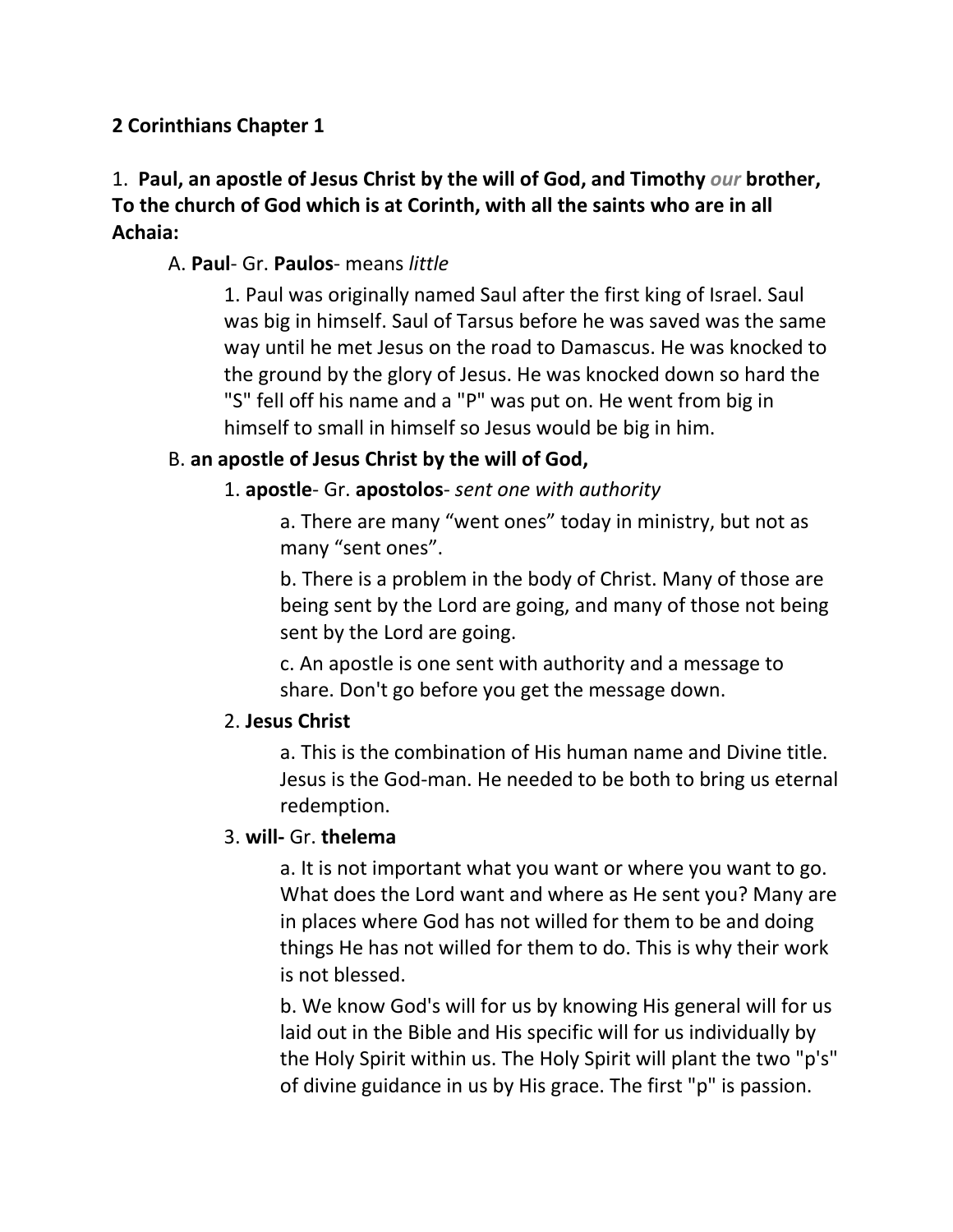This is the desire God gives us to do what He has called us to do. The second "p" is the peace. This is the timing for what God wants us to do. Some are following their call and desire but are not in God's timing.

## C. **and Timothy our brother,**

### 1. **Timothy**- Gr. **timotheos**- means *one who honors God*

a. Timothy honored God by his faith. He honored Paul as spiritual father serving him faithfully.

#### 2. **brother**- Gr. **adelphos**- *sharing the same womb*

a. Paul always followed the family first model of ministry. Before Timothy was his servant Paul saw him as a brother.

#### D. **to the church which is at Corinth,**

## 1. **church**- Gr. **ekklesia**- *called out ones*

a. There is a universal church and there are local churches in different locations. The universal church is comprised of those who have died in Christ and are living today on the earth. The body of Christ are those who are alive today on earth that Christ is operating through.

# 2. **Corinth**- means *satisfied or satiated*

a. In the early days of the church there was only one Christian church per city. It is sad the body of Christ is so fragmented today. We can have a multitude of different denominations in just one large city.

b. Some Christians live in satisfaction with the pleasures of this world.

#### E. **with all the saints who are in all Achaia**

#### 1. **saints**- Gr. **hagios**- *holy ones*

a. Christians are called saints 60 times in the NT. This word means holy ones.

#### 2. **Achaia**- means *trouble*

a. Some Christians are living in trouble right now. Those of Achaia- trouble, were known to bear more fruit than those in Corinth- satisfaction.

b. *Achaia represented the southern part of Greece; whereas*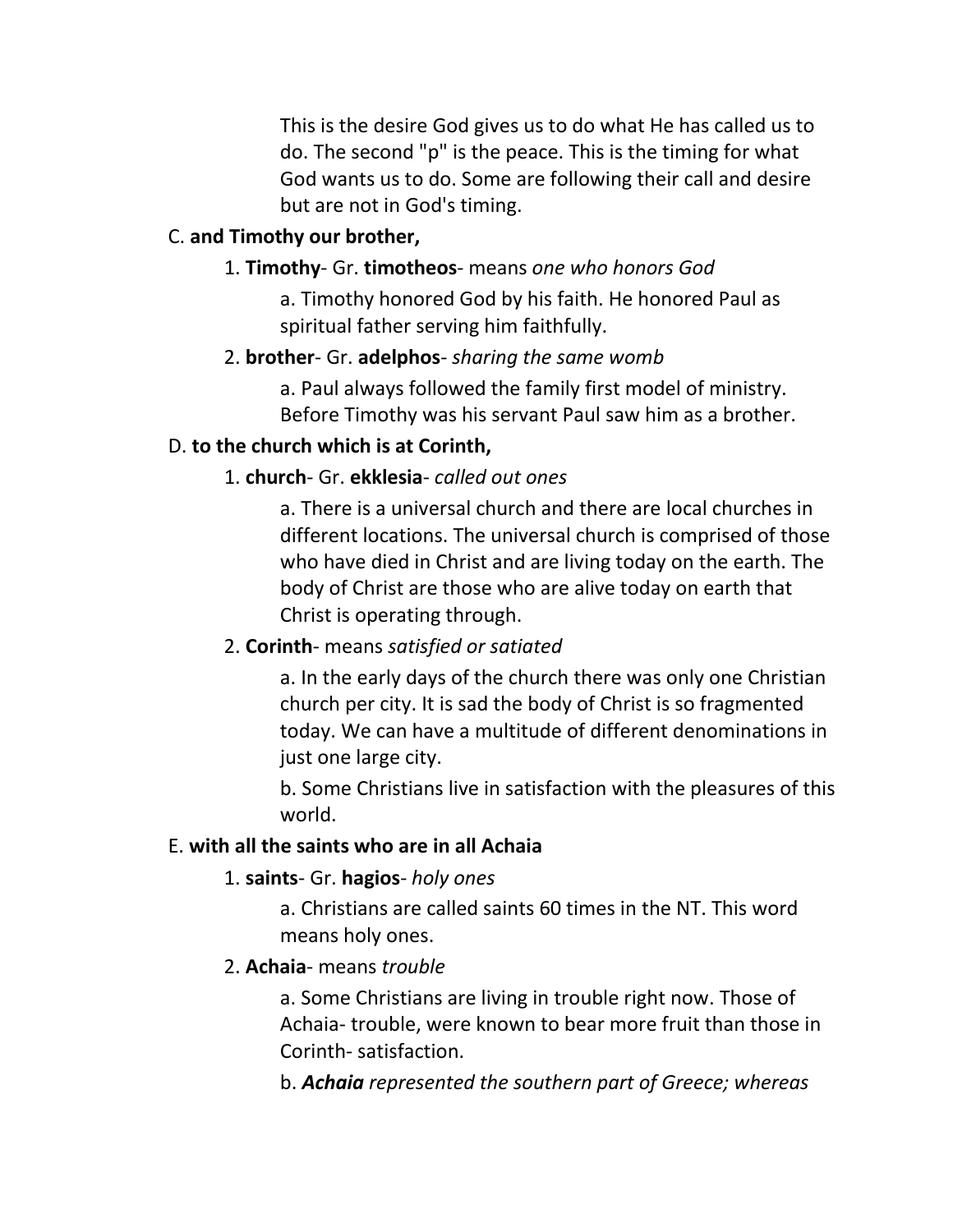*Macedonia, of which we shall also be reading in this Epistle, was the northern section of that same country.* -Believer's Bible **Commentary** 

# 2. **Grace to you and peace from God our Father and the Lord Jesus Christ.**

A. **Grace**- Gr. **charis**- *unmerited favor, divine influence upon the heart, graciously bestowed divine endowment or influence, a gracious provision*

1. Grace is not just unmerited favor but also the gracious provision and endowment of power, strength, and ability of God working in us to enable us to do what we can't do in the natural by ourselves.

#### B. **peace**- Gr. **eirene**

1. This phrase is used in most of the New Testament epistles. It is not just a pleasant greeting but a pronouncement of the resources they have been given by the Father and Jesus Christ to live out everything written in the letter.

#### C. **God our Father**

1. The fountain head of all grace and blessing.

### D. **Lord Jesus Christ**

1. The means and channel by which this grace and blessing flows to us.

# 3. **Blessed** *be* **the God and Father of our Lord Jesus Christ, the Father of mercies and God of all comfort,**

# A. **Blessed be the God and Father of our Lord Jesus Christ,**

1. **Blessed**- Gr. **eulogetos**- *inherently blessed, well-spoken of, worthy of praise*

a. The Father and Jesus are extremely well-spoken of in heaven, but not always on the earth. As believers we should glorify and speak well of the Father and Jesus.

b. Many find themselves complaining and being negative. When we do this, we fail to speak well of the Father and Jesus.

c. Thanksgiving is key to blessing God. If we are not thankful this does not bless God.

d. God must first be blessed in order to bless us with every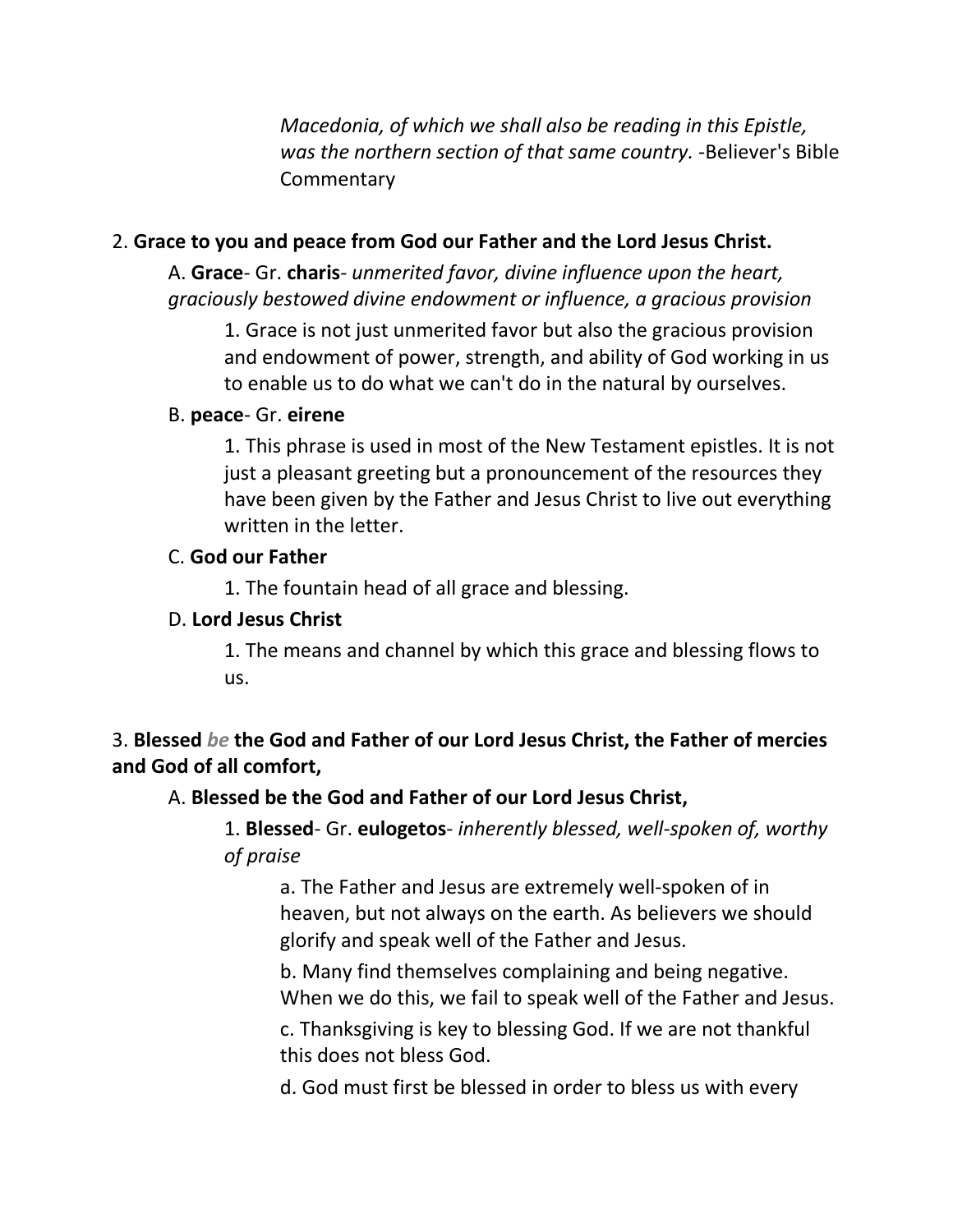spiritual blessing. **Eph. 1:3** God is inherently blessed in His nature.

#### 2. **God the Father**

#### 3. **Lord Jesus Christ**

a. As God Jesus Christ is equally blessed with His Father.

#### B. **the Father of mercies and God of all comfort**

#### 1. **Father**- Gr. **pater**

a. He is the source and fountain-head of all mercy and comfort.

b. God is the Father of mercies and comfort. As the only begotten Son Jesus must contain mercies and all comfort.

2. **mercies**- Gr. **oiktirmos**- *pity or compassion which one shows for the sufferings of others.*

a. God is merciful to us even if we have created our own problems.

b. Ex. David after he numbered Israel.

3. **comfort**- Gr. **paraklesis**- *consolation, comfort, solace; that which affords comfort or refreshment*

a. God is close to the broken-hearted.

b. God loves to comfort.  $2Co$  7:6 Isa 51:3; Isa 51:12; Isa 61:2; 2Th\_2:16; 2Th\_2:17

4. **who comforts us in all our tribulation, that we may be able to comfort those who are in any trouble, with the comfort with which we ourselves are comforted by God.** 

A. **who comforts us in all our tribulation**,

1. **comforts**- Gr. **parakaleo-** *consolation, comfort, solace; that which affords comfort or refreshment*

a. This word is used three times in this verse. The Trinity is involved with comforting us. The Father is the Father of all comfort. Jesus said he would send another Comforter [which implies Jesus was a Comforter], and the Holy Spirit is called the Comforter.

2. **tribulation**- Gr. **thlipsis**- *crushing pressure from all sides*

B. **that we may be able to comfort those who are in any trouble**,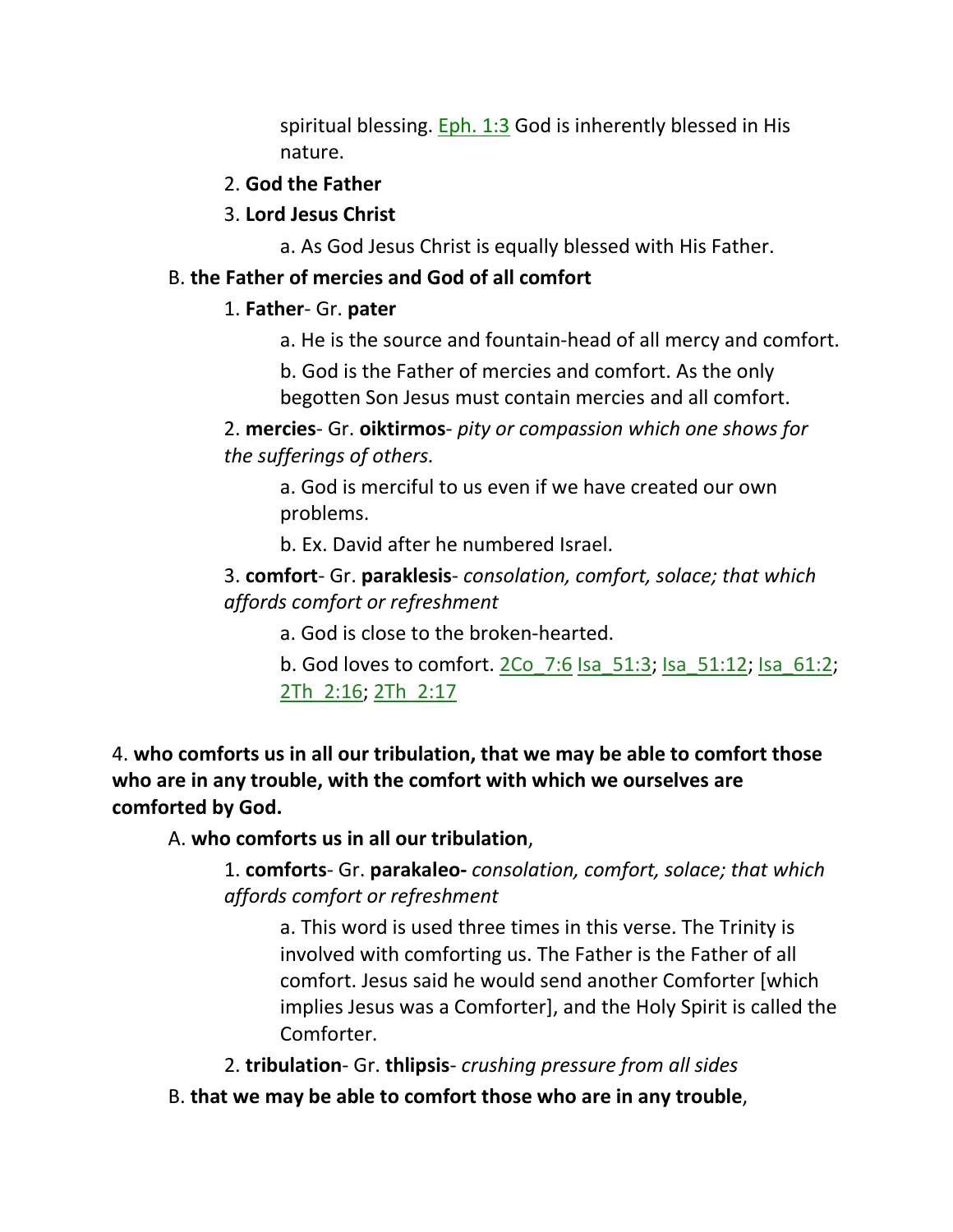1. **able**- Gr. **dunamai**- *be capable, of power*

### 2. **trouble**- Gr. **thlipsis**

a. We are always to take what God gives us in grace vertically and take it horizontally to others as good stewards of the manifold grace of God. 1 Pet. 4:10

# C. **with the comfort with which we ourselves are comforted by God.**

## 1. **comfort**- Gr. **paraklesis**

## 2. **we ourselves are comforted**

- a. We can't give out what we have not first received.
- b. Some refuse to be comforted. Gen. 37:35, Ps. 77:2, Jer.
- 31:15 This puts us in spiritual and natural jeopardy.

# 5. **For as we share abundantly in Christ's sufferings, so through Christ we share abundantly in comfort too.**

# A. **For as we share abundantly in Christ sufferings**,

1. **share abundantly**- Gr. **perriseuo**

a. Christ shares everything with us including His sufferings. This suffering is incurred as we stand as His body in the earth completing the mission given to Jesus. We are finishing everything that Jesus **BEGAN** to do and to teach. Acts 1:1 As Jesus suffered persecution in what He began to do, so we incur the same persecution for continuing. it.

# 2. **sufferings**- Gr. **pathema**

a. Sharing in the sufferings of Christ is not sickness, disease, lack, or defeat. Jesus did not suffer these things until the cross where He redeemed us from them. This is the sufferings of persecution which Christ abundantly suffered and to which we will suffer if we serve Him in reaching those in the world.

#### B. **so through Christ we share abundantly in comfort too**

# 1. **comfort**- Gr. **paraklesis**

a. There is no amount of opposition that can overwhelm God's resources available for us if we come to Him and ask in faith.

b. Jesus is touched with the feeling of our weaknesses and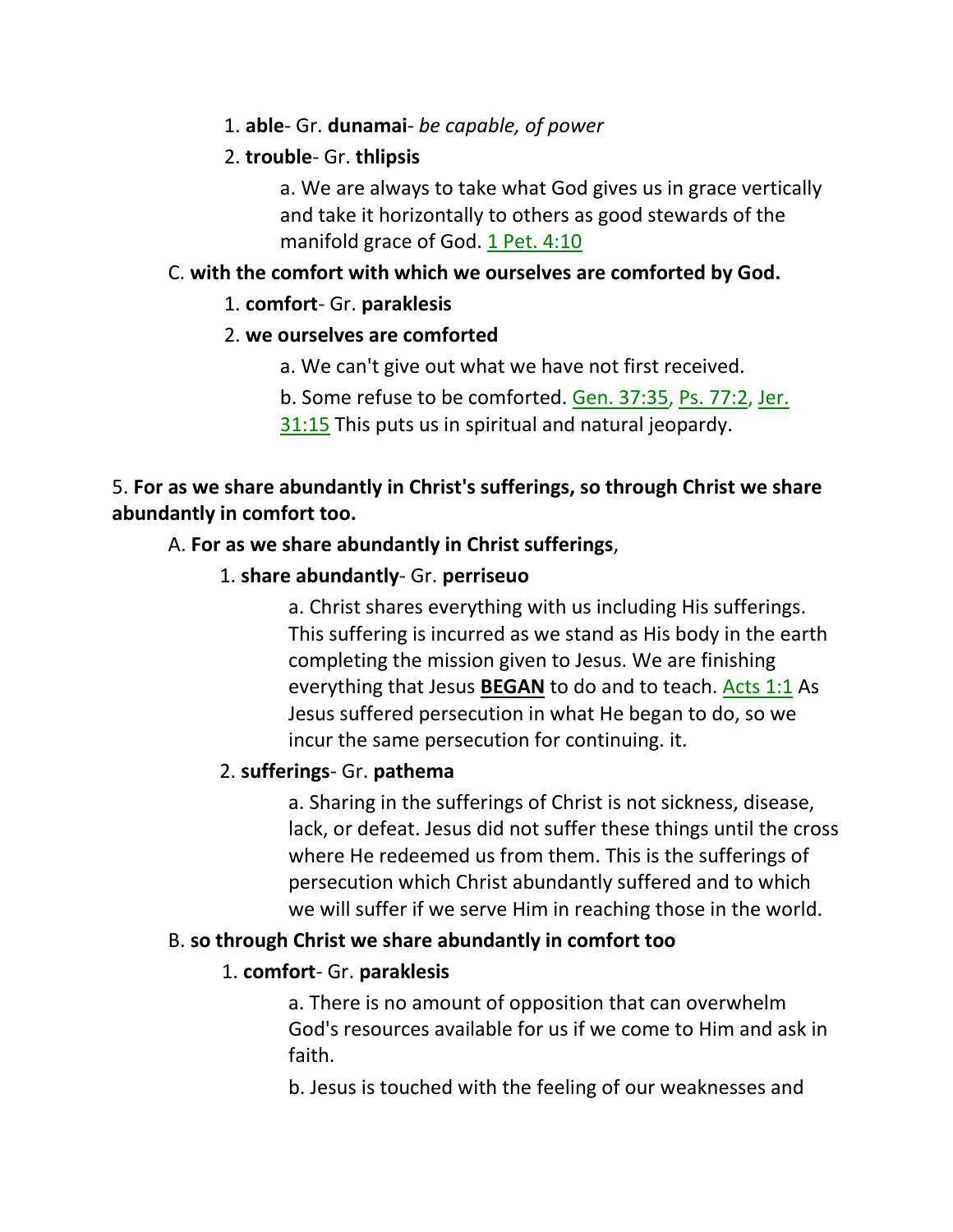suffering and helps us. Hebrews 4:15-16

6. **Now if we are afflicted,** *it is* **for your consolation and salvation, which is effective for enduring the same sufferings which we also suffer. Or if we are comforted,** *it is* **for your consolation and salvation.** 

# A. **Now if we are afflicted**,

1. **afflicted**- Gr. **thlibo**- *to be put under crushing pressure from all sides*

a. This is a great way to look at our afflictions. Know that every trial the enemy has sent you is meant to be turned around by God into a testimony and ministry to others.

b. You need to get all the mileage out of every trial the enemy sends you and turn it around so that others can be ministered comfort and deliverance.

# B. **it is for your consolation and salvation**,

# 1. **consolation**- Gr. **paraklesis**

a. Testimonies are to bring comfort and deliverance to others going to through similar situations.

# 2. **salvation**- Gr. **soteria**- *deliverance*

a. We can experience deliverance through the testimony of others who has been delivered out of the same situation we find ourselves in when we release our faith in God doing for us what He has done for others.

# C. **which is effective for the enduring the same sufferings which we also suffer**.

# 1. **effective**- Gr. **energeo**

a. Our testimony of receiving God's comfort and deliverance in the midst of trials becomes effective when we share them with others. A good testimony is rooted in the truth and goodness of Jesus, not our problem.

# 2. **enduring**- Gr. **hupomone**- *to remain under*

- 3. **same sufferings** Gr. **autos pathema**
- 4. **suffer** Gr. **pascho**
- D. **Or if we are comforted**,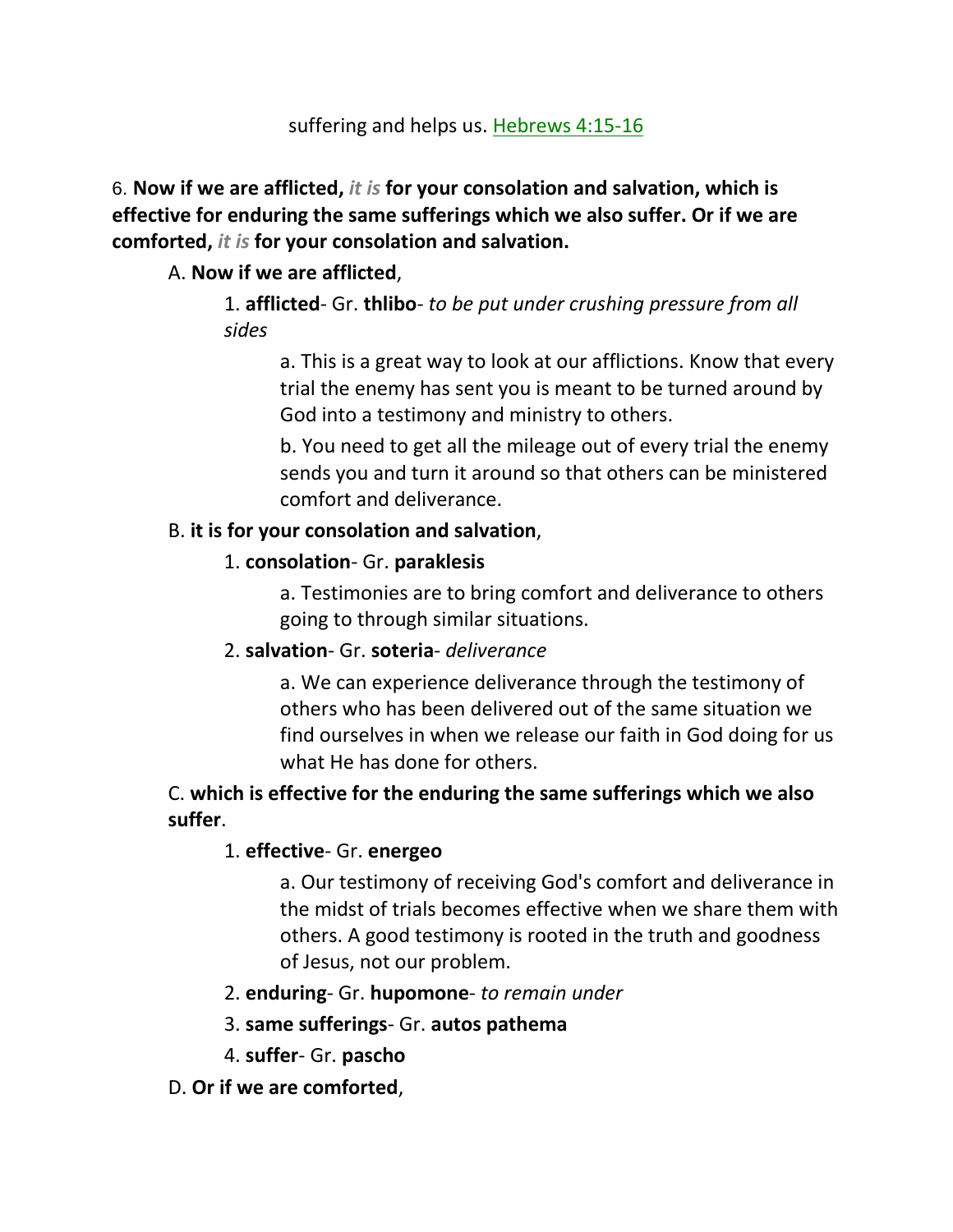# 1. **comforted**- Gr. **parakaleo**

a. A testimony should contain a specific trial but also how comfort and deliverance took place. The emphasis should be on the latter however.

## E. **it is for your consolation and salvation**

### 1. **consolation**- Gr. **paraklesis**

## 2. **salvation**- Gr. **soterion**

a. Whatever we receive vertically from God, is intended to go horizontally towards blessing other people.

### 7. **And our hope for you** *is* **steadfast, because we know that as you are partakers of the sufferings, so also** *you will partake* **of the consolation.**

# A. **And our hope for you is steadfast,**

- 1. **hope** Gr. **elpis** *confident expectation of good*
- 2. **steadfast** Gr. **bebaios** *stable, firm, sure*

## B. **because we know that as you are partakers of the sufferings,**

1. **know**- Gr. **eido**- *to know by perception*

a. Our hope and joy are grounded upon the firm foundation of what we know from the Word of God.

- 2. **partakers** Gr. **kiononos** *to share or participate in*
- 3. **sufferings** Gr. **pathema**

a. We should not count it a strange thing when we suffer persecution. This is being experienced by our brethren around the world. 1 Pet. 4:12, 1 Pet. 5:9

#### C. **so also you will partake of the consolation**

1. **consolation**- Gr. **paraklesis**

8. **For we do not want you to be ignorant, brethren, of our trouble which came to us in Asia: that we were burdened beyond measure, above strength, so that we despaired even of life.** 

A. **For we do not want you to be ignorant,** 

1. **want**- Gr. **thelo**

2. **ignorant**- Gr. **agnoeo**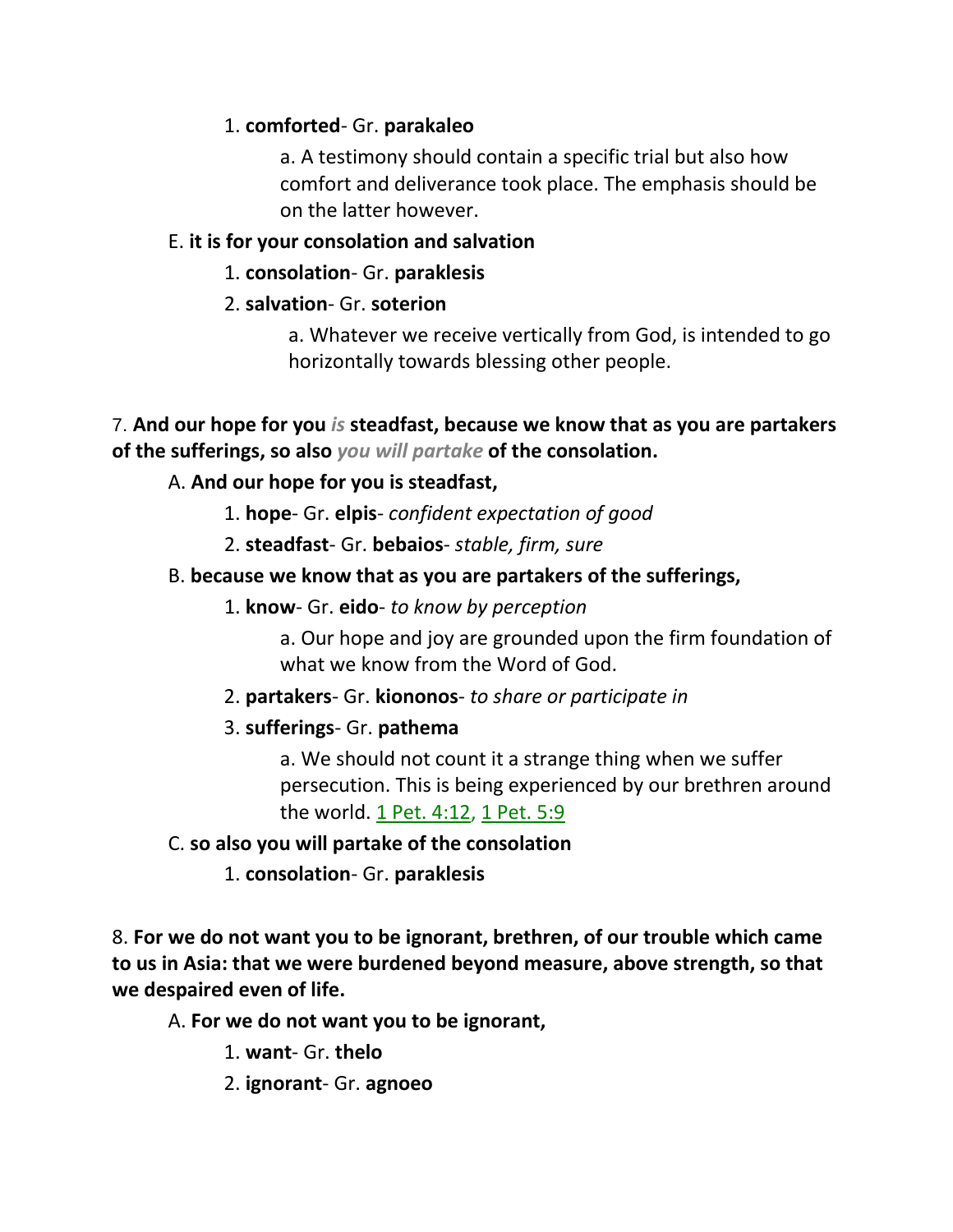a. Whenever Paul uses this phrase it is because the people are ignorant of the subject he is introducing. It is not hard to believe that the Corinthians did not know of Paul's state after he left because they were so self-centered and only thought of themselves in most cases.

b. This is humility on the part of Paul. Many ministers do not want to show any weakness or any of their struggles with their congregation. They feel this might lessen their esteem in the eyes of the people. Paul did not worry about this. He wanted them to know the struggles he went through as teaching lessons. He even at different times asked for prayer for his current situations.

#### B. **brethren**- Gr. **adelphos**- *sharing the same womb*

1. Paul uses this term when he is bringing an exhortation or correction. Building a relationship goes a long way when bring an exhortation or correction to someone.

#### C. **of our trouble which came to us in Asia:**

- 1. **trouble-** Gr. **thlipsis** *crushing pressure from all sides*
	- a. This was the time of persecution he faced in Ephesus.
- 2. **Asia** means *orient*

#### D. **that we were burdened beyond measure,**

1. **burdened**- Gr. **bareo**- *to be under crushing weight*

#### 2. **beyond measure**- Gr. **kata huperbole**

a. When burdens come on us too big for us to handle, the Lord will carry them and move on others to help us with them. Matt. 11:28, Gal. 6:2

#### E. **above strength,**

#### 1. **strength**- Gr. **dunamis**

a. This is above his natural human strength. When we reach the end of our resources we can tap into God's inexhaustible resources. Isa\_40:31

#### F. **so that we despaired even of life**

1. **despaired**- Gr. **exaporeomai**- *to be utterly at loss, be utterly destitute of measures or resources, to renounce all hope, be in despair*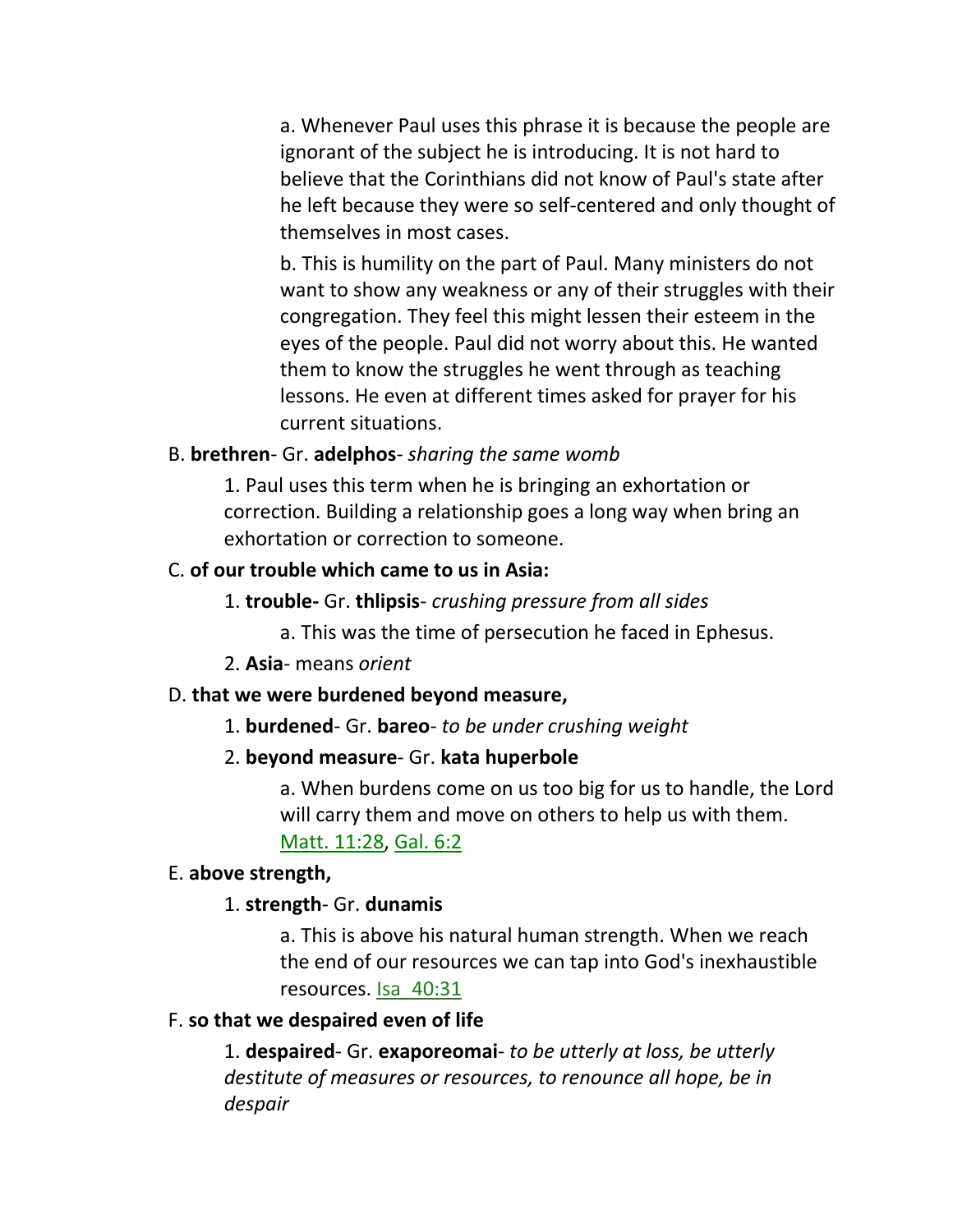2. **life**- Gr. **zao**

a. Paul was fully thinking he would be martyred for Christ right there in Ephesus. However, the Lord delivered him.

# 9. **Yes, we had the sentence of death in ourselves, that we should not trust in ourselves but in God who raises the dead,**

A. **Yes**- Gr. **alla**- *but*

## B. **we had the sentence of death in ourselves**,

1. **sentence**- Gr. **apokrima**- *answer, a judicial decision*

## 2. **death**- Gr. **thanatos**

a. *The word rendered "sentence" (ἀπόκριμα apokrima) means properly an answer, judicial response, or sentence; and is here synonymous with verdict. It means that Paul felt that he was condemned to die; that he felt as if he were under sentence of death and with no hope of acquittal; he was called to contemplate the hour of death as just before him*. -Albert Barnes Commentary

# C. **that we should not trust in ourselves but in God who raises the dead**

# 1. **trust**- Gr. **peitho**- *persuasion, trust*

a. God often delivers us at the last moment. One of the main reasons for this is that we would put no trust in ourselves and what we can do or come up with ourselves. When we are delivered, when there is no natural hope, then the miracle obviously will be shown to be of God and to His glory.

b. You really do not know if God is your source until you have nothing but God to trust and rely on.

# 2. **raises**- Gr. **egeiro**

# 3. **dead**- Gr. **nekros**

a. This is figurative language. It says Abraham received Isaac raised up in a figure. Heb. 11:19

# 10. **who delivered us from so great a death, and does deliver us; in whom we trust that He will still deliver** *us,*

A. **who delivered us from so great a death,**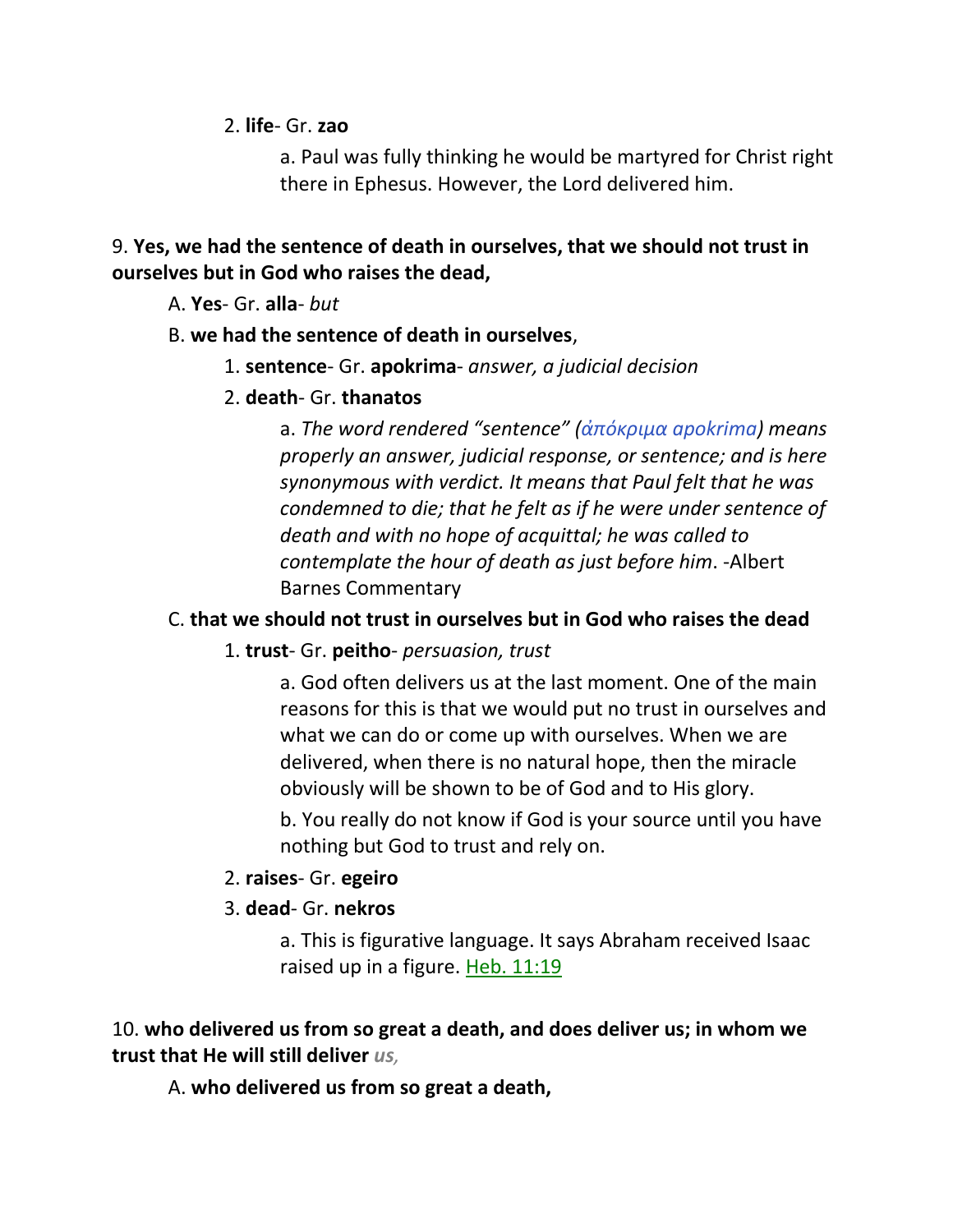1. **delivered**- Gr. **rhuomai**- *to draw or snatch from danger, rescue, deliver*

a. We have been saved from so great a death when we were born again. Here, Paul brings out he was naturally saved from death in Ephesus.

2. **great-** Gr. **telikoutos**- *of so great a size, in bulk, such and so great*

### 3. **death**- Gr. **thanatos**

a. Spiritual death is so great a death. Here in context Paul is speaking of his experience in Ephesus, where it appeared he would be killed in a terrible way.

## B. **and does deliver us**;

#### 1. **deliver**

a. Here we see that we have the promise of deliverance right now!

b. We all have experienced past deliverance, but the question arises in our mind in our present distress, will he deliver us right now? YES! Now is the day of salvation. Now is the time of deliverance! 2 Cor. 6:2

#### C. **in whom we trust that He will still deliver us**

- 1. **trust** Gr. **elpizo** *to have confident expectation*
- 2. **deliver**

a. Here we see the promise of future deliverance. 1Co\_10:13, 2Ti\_4:18

b. God lives outside of time and the Creator of it. He is provides deliverance past, present, and future throughout eternity!

# 11. **you also helping together in prayer for us, that thanks may be given by many persons on our behalf for the gift** *granted* **to us through many.**

# A. **you also helping together in prayer for us,**

1. **helping together**- Gr. **sunupourgeo**- *cooperating, aiding, assisting*

a. If we are without resources to provide natural aid, we can still provide active assistance by prayer.

b. Many times the elderly don't have the physical or financial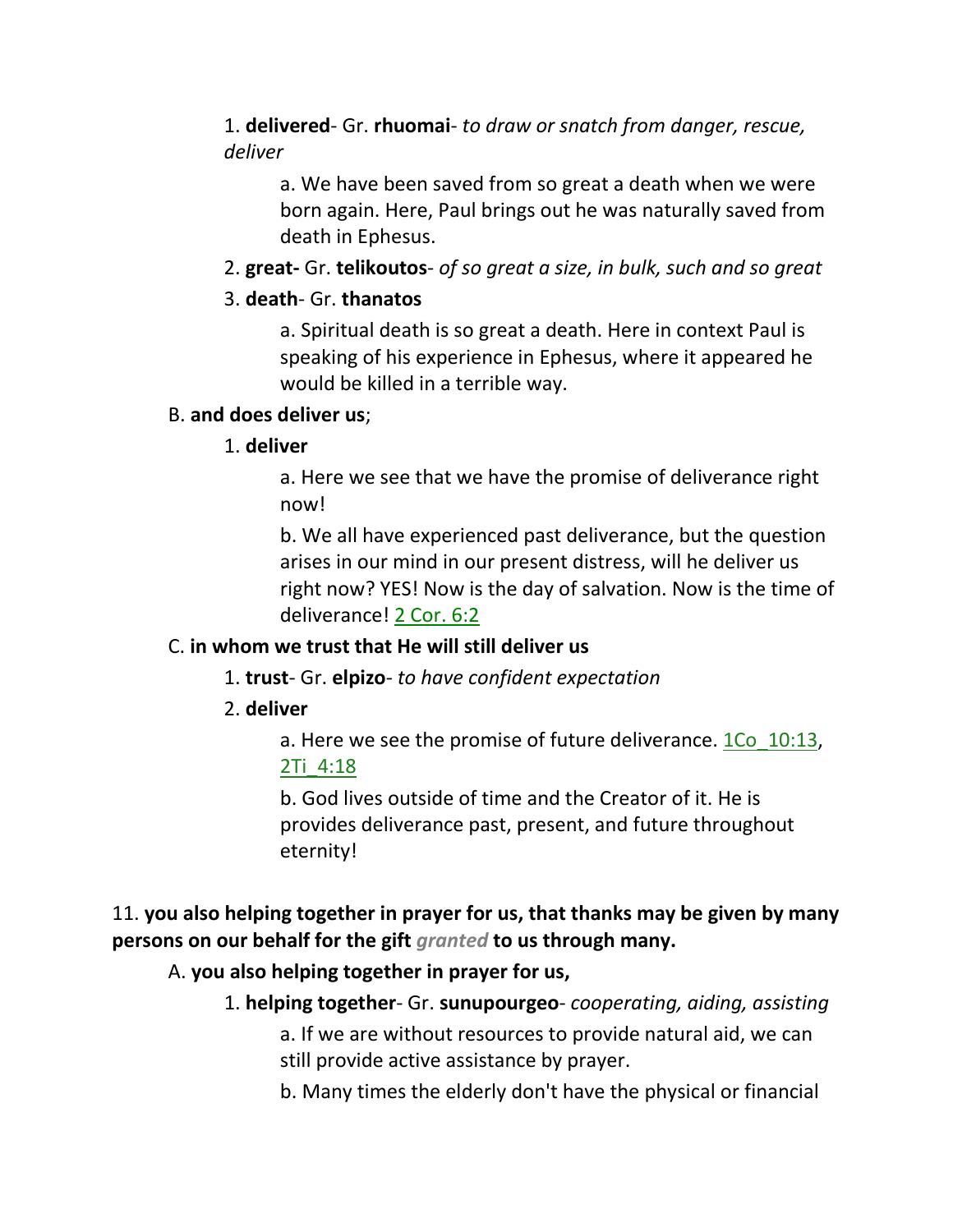wherewithal to provide significant help in the natural, but can add substantial aid in the spiritual by prayer.

c. When Jesus hands and feet were nailed to the cross, he was still productive through prayer.

2. **prayer**- Gr. **deesis**- *to make known one's particular need. In the NT, supplication or prayer for particular benefits, petition, definite requests*

# B. **that thanks may be given by many persons on our behalf for the gift granted to us through many**

1. **thanks may be given**- Gr. **eucharisteo**- *to give good grace, render thanks*

a. Thanksgiving is giving good grace back to God. What does this mean? Thanksgiving is the by-produce of received and processed grace in the heart that is returned back to God in form of thanks. This in turn increases your capacity to receive more grace.

b. We take in oxygen, and then we exhale the by-product of this received and processed oxygen, in the form of carbon dioxide. In the spiritual realm we take in grace, and the byproduct after it is received and processed, is thanksgiving. Therefore, thanksgiving is the fruit and proof you are receiving and utilizing God's grace. If you aren't thankful grace is not being received and processed in your heart.

c. Thanksgiving will always cause us to triumph in Christ.

i. 2Co 2:14 **Now thanks** *be* **unto God**, **which always causeth us to triumph in Christ**, **and maketh manifest the savour of his knowledge by us in every place.**

ii. God does not automatically cause us to always triumph or make his savor of His knowledge spread everywhere. This is done through thanksgiving.

#### 2. **many**- Gr. **polus**

a. Prayer can and does impact many people. You can pray for someone and see an answer to that prayer and then when it is given in testimony many will turn their attention to God and give Him thanks and praise. This will open up these people to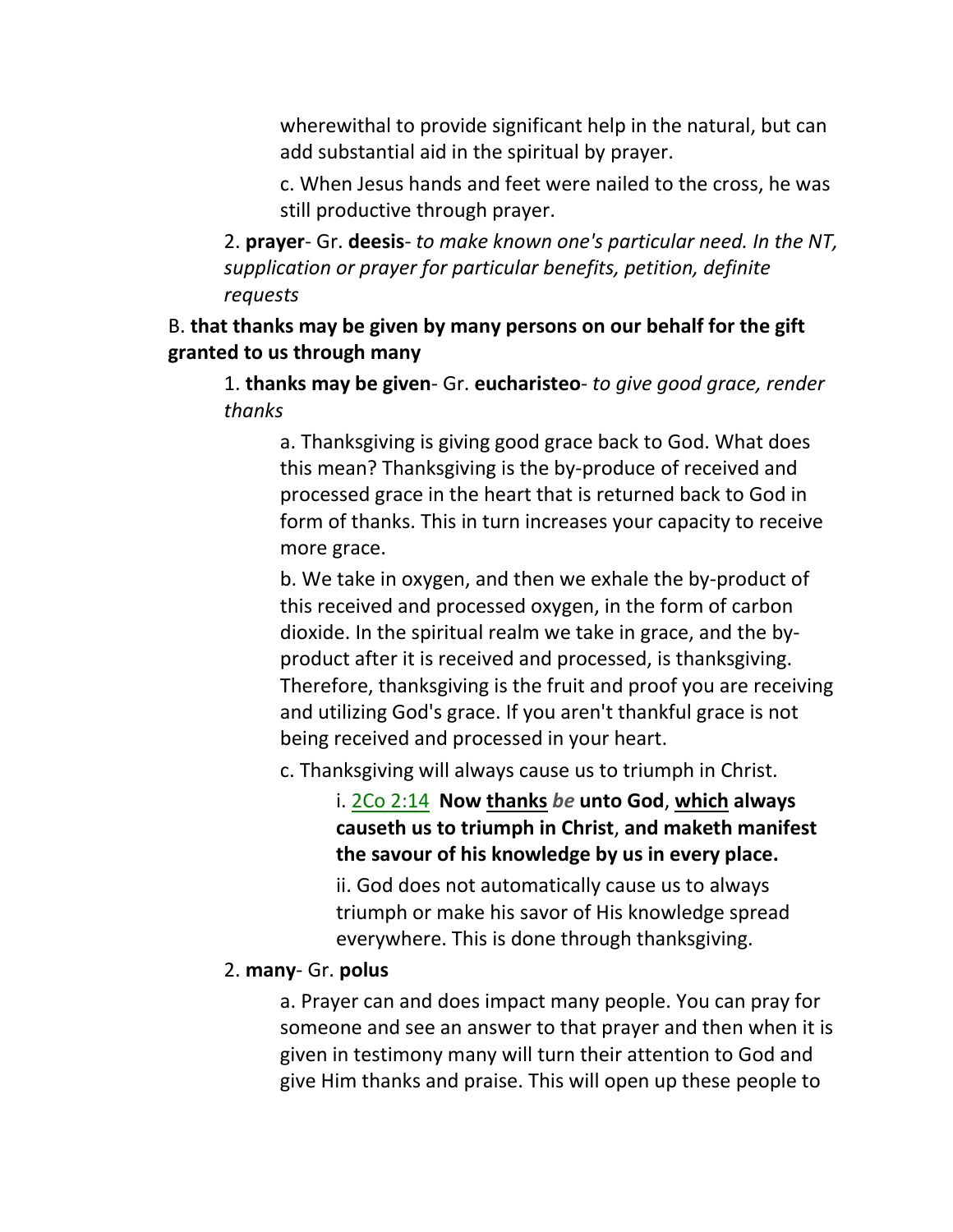receive fresh grace from God.

### 3. **persons**- Gr. **prosopon**

4. **on our behalf**- Gr. **dia**- *through*

a. We should not only offer up intercessory prayer, but also intercessory thanksgiving in behalf of others.

# 5. **gift granted**- Gr. **charisma**

a. This is the deliverance granted by God. This shows that deliverance from God is a gift from God, not something we earn or deserve.

b. This gift is a lavish supply of God's Spirit- the Spirit of grace. Phil. 1:19

12. **For our rejoicing is this, the testimony of our conscience, that in simplicity and godly sincerity, not with fleshly wisdom, but by the grace of God, we have had our conversation in the world, and more abundantly to you-ward.**

## A. **For our rejoicing is this,**

1. **rejoicing**- Gr. **kauchesis**- *boasting*

a. Boasting is not wrong as long as the boasting is rooted in what God has done.

b. Paul could not boast in himself, on his Christian life he lived. He merely allowed Christ to live through Him by faith. The supernatural fruit produced was God's doing and to His glory and praise.

#### B. **the testimony of our conscience,**

- 1. **testimony** Gr. **marturion**
- 2. **conscience** Gr. **suneidesis** *to know jointly*

# C. **that in simplicity and godly sincerity,**

1. **simplicity**- Gr. **haplotes**- *without folds or having duplicity, single, not having an ulterior or double motive*

a. This word means to not have any ulterior hidden motives for one's own self-interest.

#### 2. **godly**- Gr. **theos**

a. Paul's lifestyle was a product of God living in and through him. It had God as its source.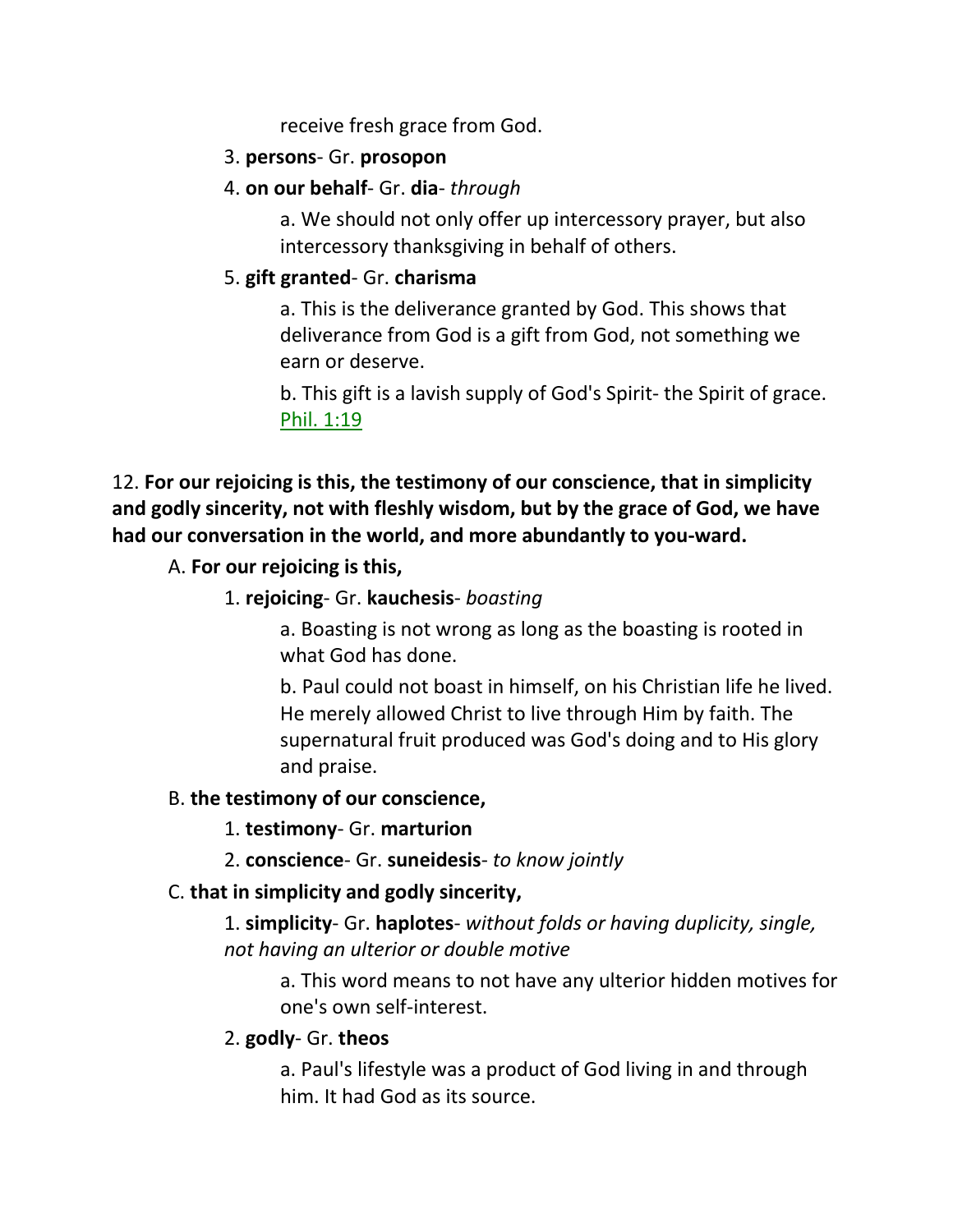# 3. **sincerity**- Gr. **hilikrineia**- *judged by the light*

a. In the ancient world, sellers of clay products would sell their wares in darkened shops. They would often cover cracks over with clear wax. In order to make sure the clay vessel did not have cracks you needed to take it outside and lift it up in the sun. Judging the product in the sunlight you could easily see any cracks that had been covered with wax.

b. Our lives should stand the inspection of the bright light of truth and full exposure. We should not have hidden secret hidden faults and unseen double motives.

#### D. **not with fleshly wisdom**,

## 1. **fleshly**-Gr. **sarkikos**

# 2. **wisdom**- Gr. **sophia**

a. There is a wisdom of this world, that is the polar opposite of God's wisdom. For instance, the world's wisdom is to hoard what you get so you can get rich. God's wisdom is to increase by giving to others.

## E. **but by the grace of God**,

#### 1. **grace**- Gr. **charis**- *unearned merit, empowering presence of God*

a. We are not called to live by will-power, but by Spirit power, by receiving the empowerment of God's grace.

#### F. **we had our conversation in the world**,

#### 1. **conversation**- Gr. **anastrepho**

a. I like the KJV translation of this Greek word- "behaved". We need to learn to behave ourselves in this world by the grace of God.

b. This speaks of our horizontal relationships in the natural world. Our vertical relationship with God should have direct impact on our horizontal behavior in the world.

c. We need to take the grace and love of God we get vertically in our relationship with God and take it horizontal.

#### 2. **world**- Gr. **kosmos**

#### G. **and more abundantly to you-ward**

1. **abundantly**- Gr. **perrisoteros**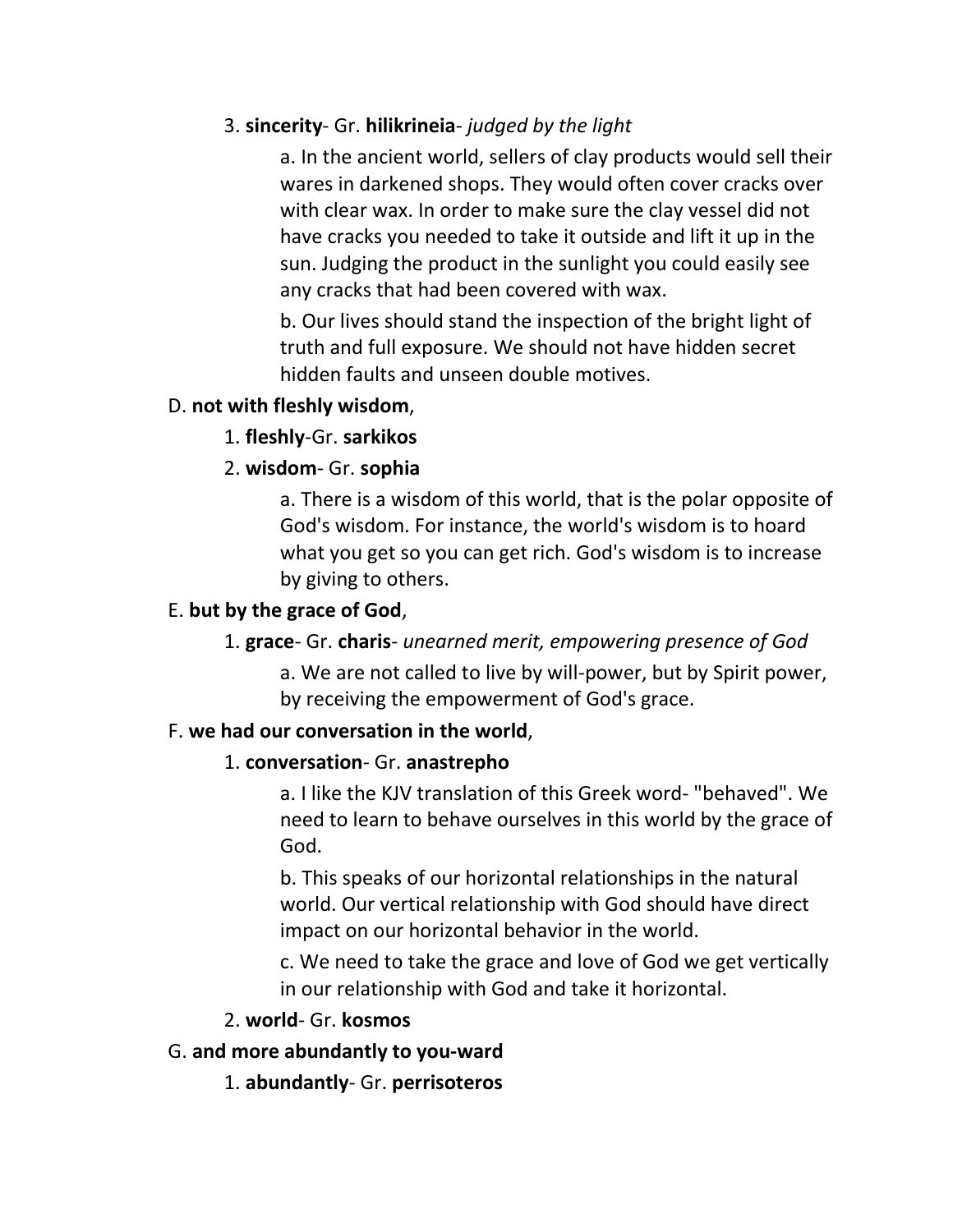a. Paul took extra precautions in Corinth to make sure his motives could not be misconstrued in any way. One way he did this was by not receiving any offerings from the Corinthians while he was with them. He worked with his own hands so he would not be accountable to anyone and remove any occasion for the accusation that he was there just for the money.

## 13. **For we are not writing any other things to you than what you read or understand. Now I trust you will understand, even to the end.**

A. **For we are not writing any other things to you than what you read or understand.**

#### 1. **writing**- Gr. **grapho**

a. This means that Paul's letter was in congruence with the rest of the Word of God.

#### 2. **read**- Gr. **anaginosko**- *to know thoroughly or fully*

a. This refers to the written Word of God

## 3. **understand**- Gr. **epiginosko**- *to come to know, to gain or receive full knowledge of, become fully acquainted with*

a. The reading of the Word of God will bring an understanding of God's nature, truth, and ways.

#### B. **Now I trust you will understand,**

#### 1. **trust**- Gr. **elpis**- *confident expectation of good*

a. This shows a pastor or leader needs to expect that the people of God will receive, understand, and walk in the Word. So many pastors expect the worst in people. We need to expect the best and deal with the worst if it comes.

#### 2. **understand**- Gr. **epiginosko**

a. The Corinthians had understood the truth and is wanting them to now stand in the truth. Our walk with God is never static. We can either grow in and build on what we understand or lose what we had understood and had.

b. This brings out the importance of continuing in the Word of God by reading it and studying it.

c. If we continue in the Word we are Jesus' disciples indeed. We must renew our discipleship card every single day.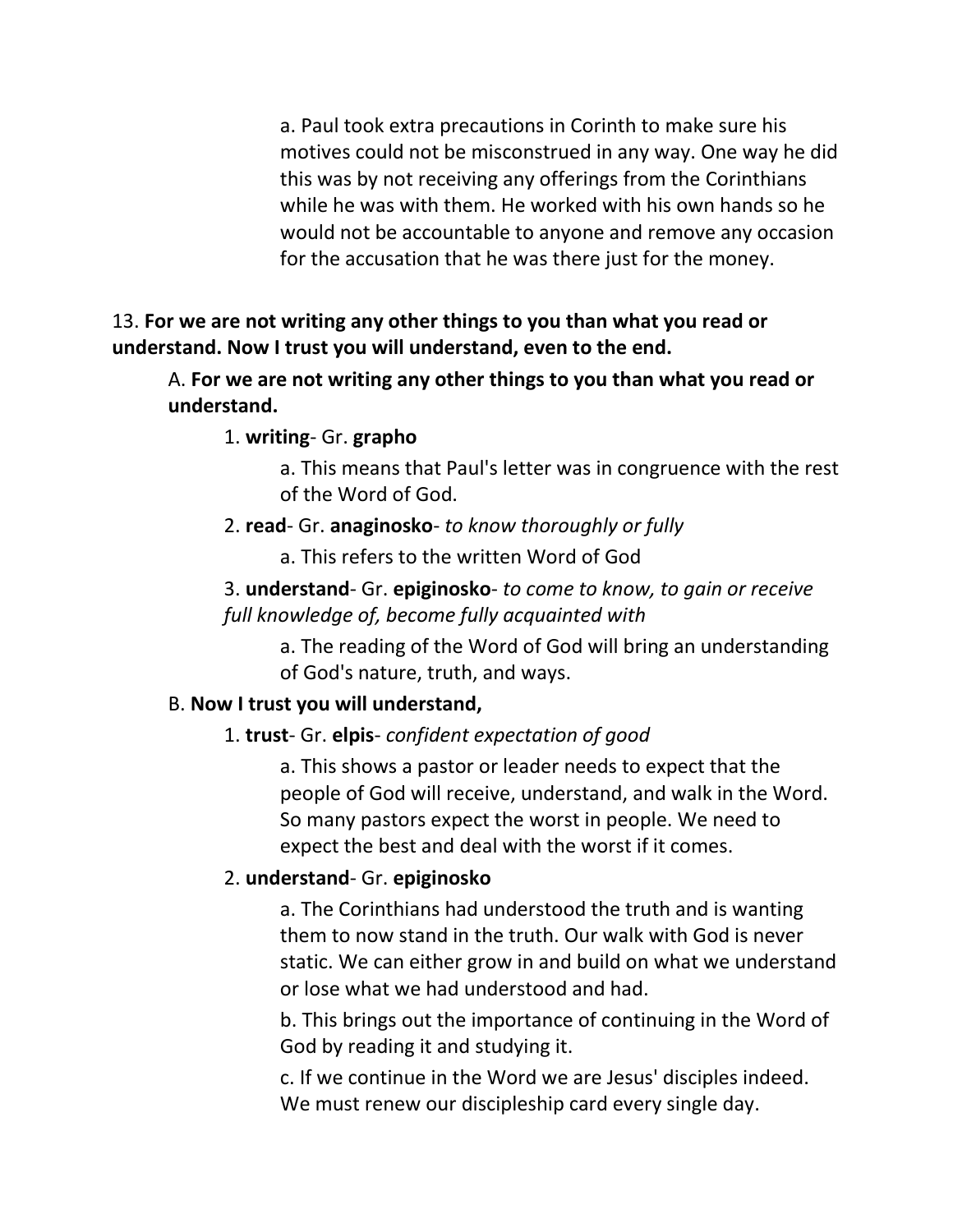#### C. **even to the end**

## 1. **end**- Gr. **telos**

a. This is the end of their faith walk when they stood before the Lord face to face.

14. **(as also you have understood us in part), that we are your boast as you also**  *are* **ours, in the day of the Lord Jesus.**

## A. **as also you have understood us in part**

1. **understood**- Gr. **epiginosko**- *to know fully*

## 2. **in part**- Gr. **apo meros**- *by a part*

a. Some in Corinth never fully got Paul. They did not really know what he was about or his true motives.

b. By Paul's tone and response in this letter it appears that some in Corinth had questioned Paul's authority and motives for his ministry there.

c. In ministry there will be people that just don't get you or have a wrong opinion about you. There will be people question your motives for what you do, teach, and decide. Ultimately, the only person whose opinion matters and will stand is the Lord's.

# B. **that we are your boast as you also are ours,**

# 1. **boast**- Gr. **kauchema**

a. Boasting is not wrong if it is rooted in what God has done.

# C. **in the day of the Lord Jesus**

# 1. **day**- Gr. **hemera**

a. This refers to the day of the coming of Christ for the church and the subsequent Judgment Seat of Christ.

b. Notice, Paul says that they [he and his ministry team] would be the Corinthians boast **in the day of the Lord Jesus**. However, at the time of this writing he was not their boast. To some they treated him as an enemy.

c. You don't stop serving people just because they don't fully appreciate it or you. One day they will show appreciation in heaven if they are saved.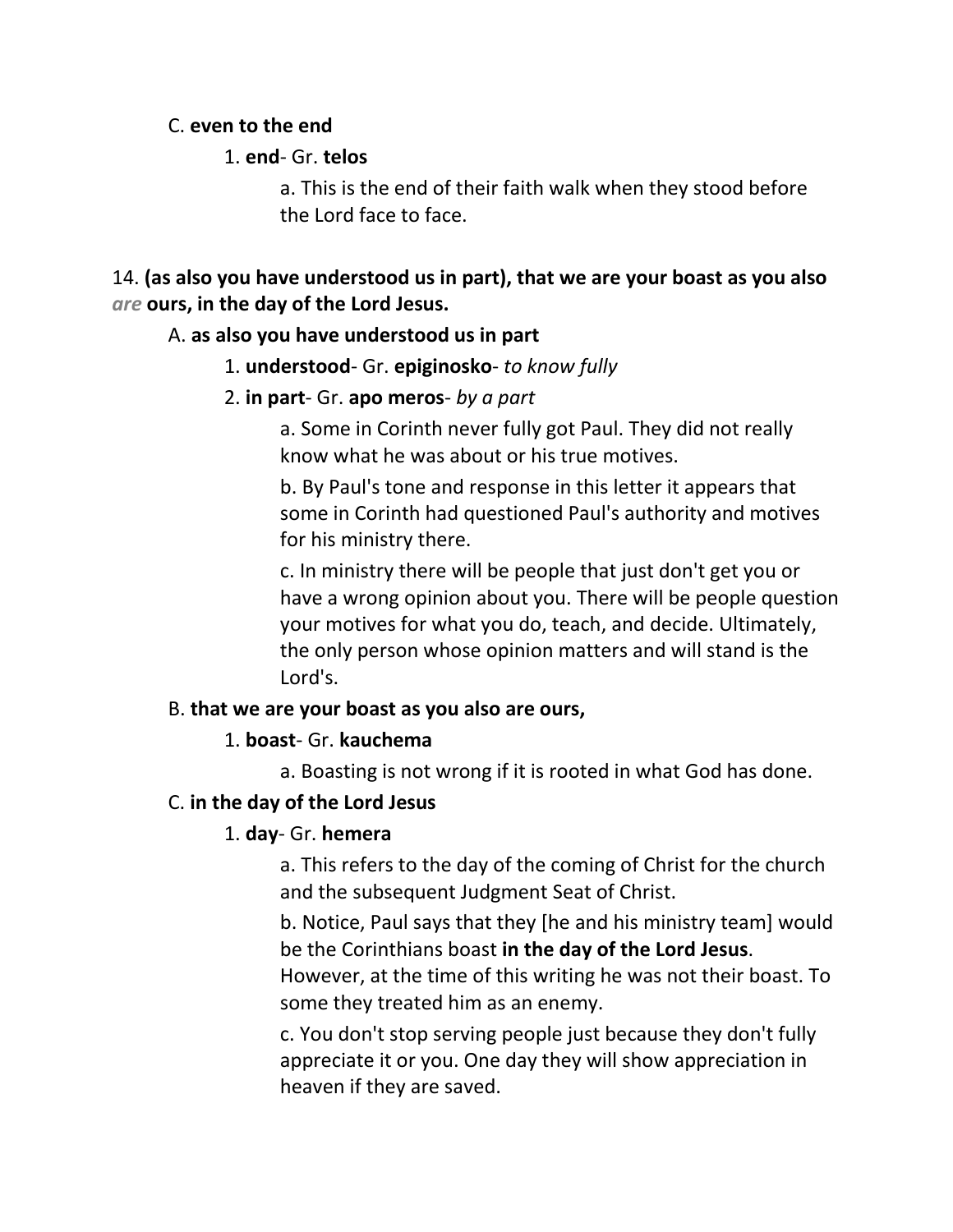15. **And in this confidence I intended to come to you before, that you might have a second benefit—**

# A. **And in this confidence I intended to come to you before**,

- 1. **confidence** Gr. **pepoithesis** *of this persuasion*
- 2. **intended** Gr. **boulomai** *to resolve*

a. We often judge ourselves on our intentions, but people mainly judge you on your actions. Paul had intended to visit Corinth twice, but he only came once. He was being judged for this by the Corinthians.

# 3. **come**- Gr. **erchomai**

# B. **that you might have a second benefit**

# 1. **second**- Gr. **deuteros**

a. Paul was referring to his previous plan to visit Corinth twice, once on his way to Macedonia and a second time coming from Macedonia, after he left Ephesus, so he could spend more time with them. However, he only ended up visiting them once for a short period of time. Some accused Paul of not keeping his word. Paul had never stated this was a plan in concrete.

# 2. **benefit**- Gr. **charis**- *favor, gift, endowment*

a. A traveling minister ought to be a benefit and impart grace to the people. A pastor should not have in a guest minister because the merely asked to come. It should be upon the Lord's leading and how beneficial the minister is to the people.

# 16. **to pass by way of you to Macedonia, to come again from Macedonia to you, and be helped by you on my way to Judea.**

A. **to pass by way of you to Macedonia**,

- 1. **pass by way** Gr. **dierchomai** *to come through*
- 2. **Macedonia**
	- a. The region where Philippi, Thessalonica, and Berea were.
- B. **to come again from Macedonia to you**,
	- 1. **come** Gr. **erchomai**
	- 2. **again**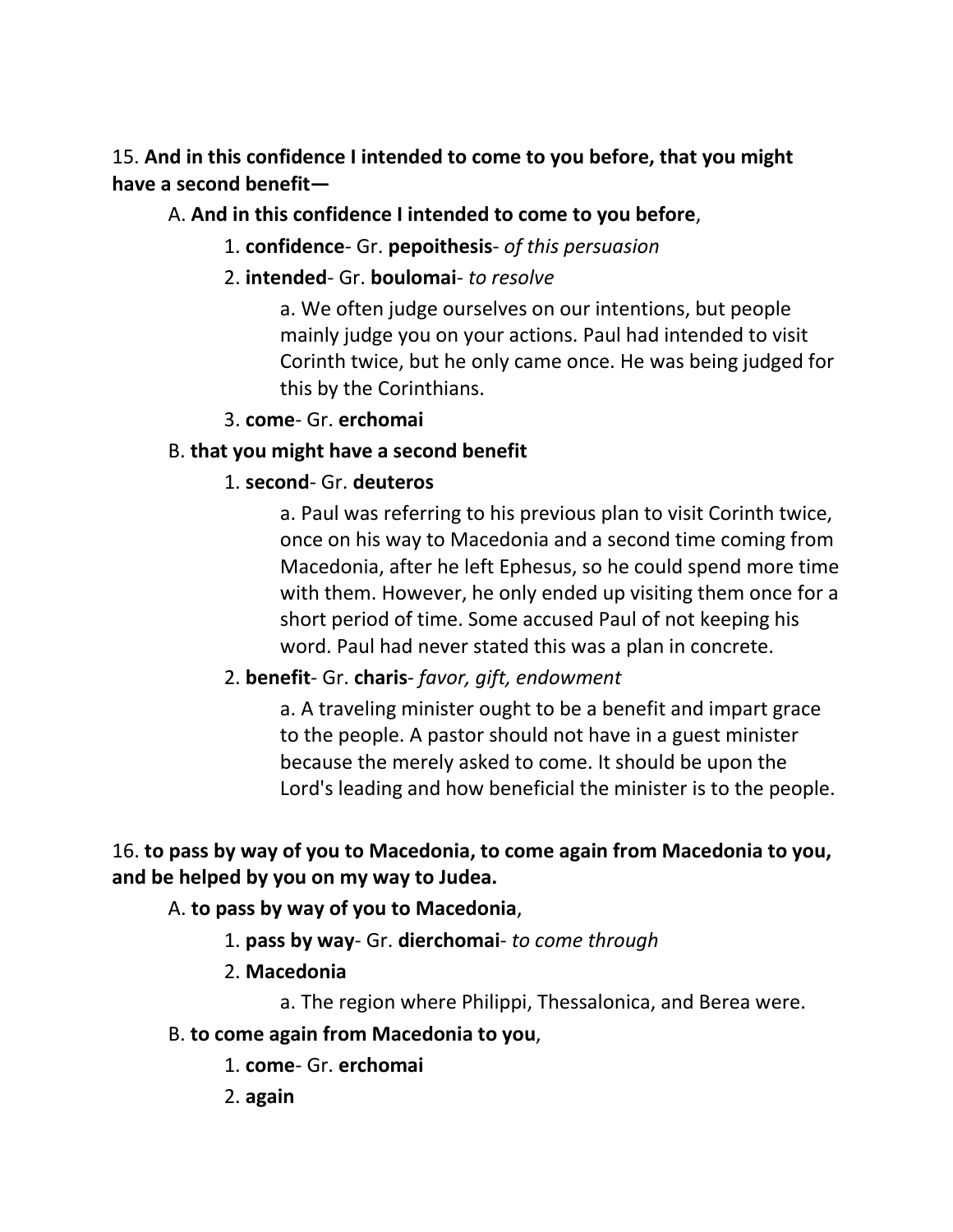a. This would be a second stop over in Corinth.

# C. **and be helped by you on my way to Judea**

1. **helped on my way**- Gr. **propempo**- *to set one forward, fit him out with the requisites for a journey*

a. Apparently, this hope was never realized. Paul mentioned that the only church that gave to him on a regular basis was the Philippian church.

## 2. **Judea**

a. Paul wanted to be in Jerusalem for Pentecost and also deliver the large offering he received from the churches under his apostleship to help the needy Jerusalem saints.

b. I believe this offering was also a pretext to go and minister to his Jewish brethren in Jerusalem since he had such a deep burden for them that they might be saved.

# 17. **Therefore, when I was planning this, did I do it lightly? Or the things I plan, do I plan according to the flesh, that with me there should be Yes, Yes, and No, No?**

A. **Therefore**,

B. **when I was planning this,**

1. **planning**- Gr. **bouleuo**- *to make a resolution*

a. A man's heart plans his way, but the Lord direct His steps. Prov. 16:9

C. **did I do it lightly?**

1. **lightly**- Gr. **elaphira**- *lightness, fickleness*

- D. **Or the things I plan,**
- E. **do I plan according to the flesh,**

# **1. flesh**- Gr. **sarx**

a. In other words, for selfish motives. The over-arching principle of the flesh is selfishness.

b. We will see in a few verses that Paul said the underlying reason he did not visit them again was because of wanting to spare them and give them time to repent. It was for their benefit not for any selfish reason on his part.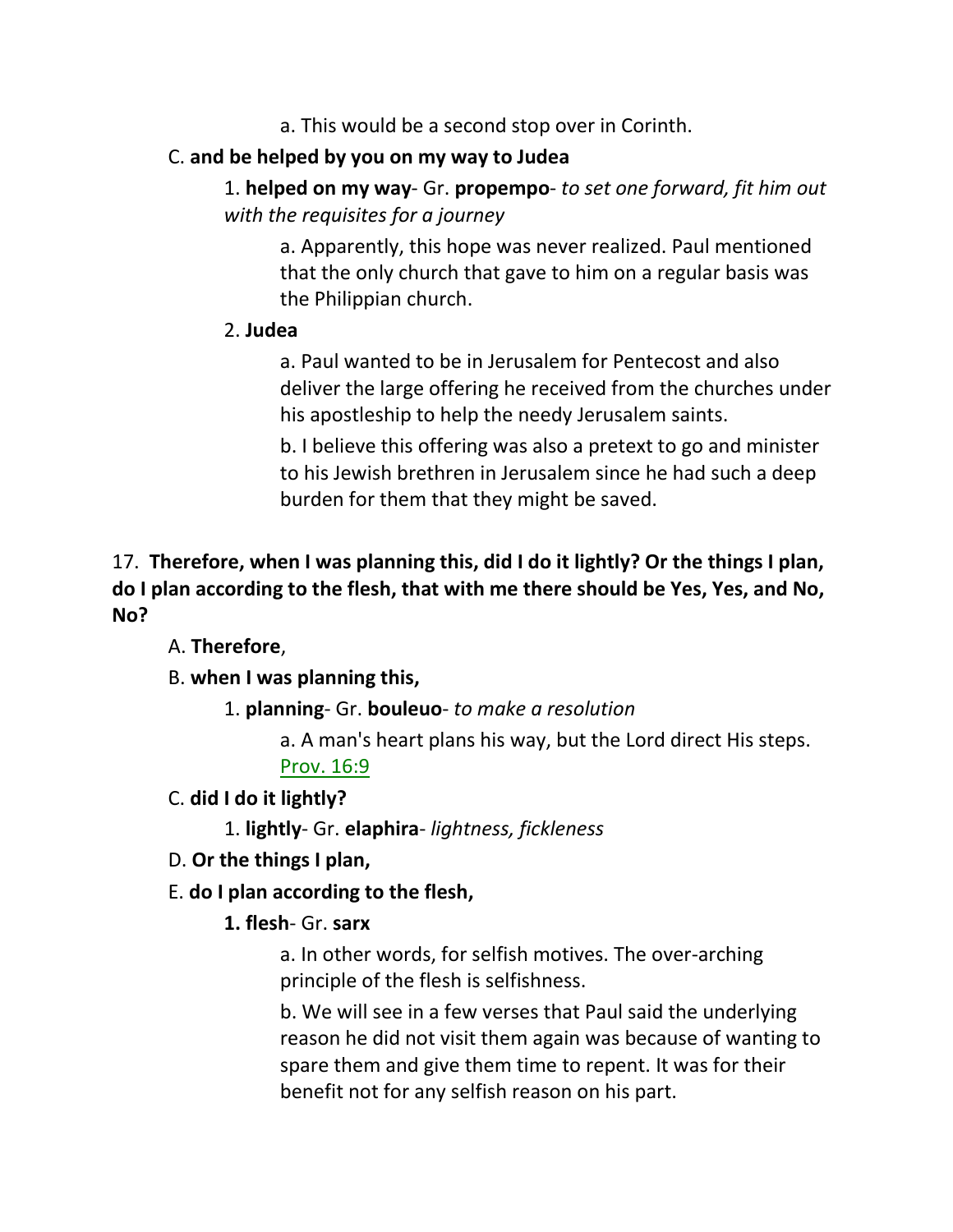#### F. **that we me there should be yes, yes, no, no**

- 1. **yes** Gr. **nai**
- 2. **no** Gr. **ou**

a. This means to flip your yes to a no with little concern or reason. God does not flip-flop on us and Paul was not doing that either.

# 18. **But** *as* **God** *is* **faithful, our word to you was not Yes and No.**

## A. **But as God is faithful,**

#### 1. **faithful**- Gr. **pistos**- *credible, sure, certain, indubitable*

a. Paul is calling upon God as a faithful witness to what he is saying. God knows the truth and does not lie.

#### B. **our word to you was not Yes and No**

#### 1. **word**- Gr. **logos**

a. Paul was good to his word. Paul never promised to come two times to them, but merely said that was his plan.

# 19. **For the Son of God, Jesus Christ, who was preached among you by us—by me, Silvanus, and Timothy—was not Yes and No, but in Him was Yes.**

# A. **For the Son of God**,

1. **Son of God**

a. A divine title.

#### B. **Jesus Christ,**

1. His human and divine titles

#### C. **who was preached among you by us**

#### 1. **preached**- Gr. **kerusso**- *to herald, announce*

a. Notice Christian preaching is centered around a person-Jesus Christ.

b. There is a lot of preaching in the body of Christ that is about many things, but Jesus is missing in it.

#### 2. **among you**

a. The Corinthians

3. **by us**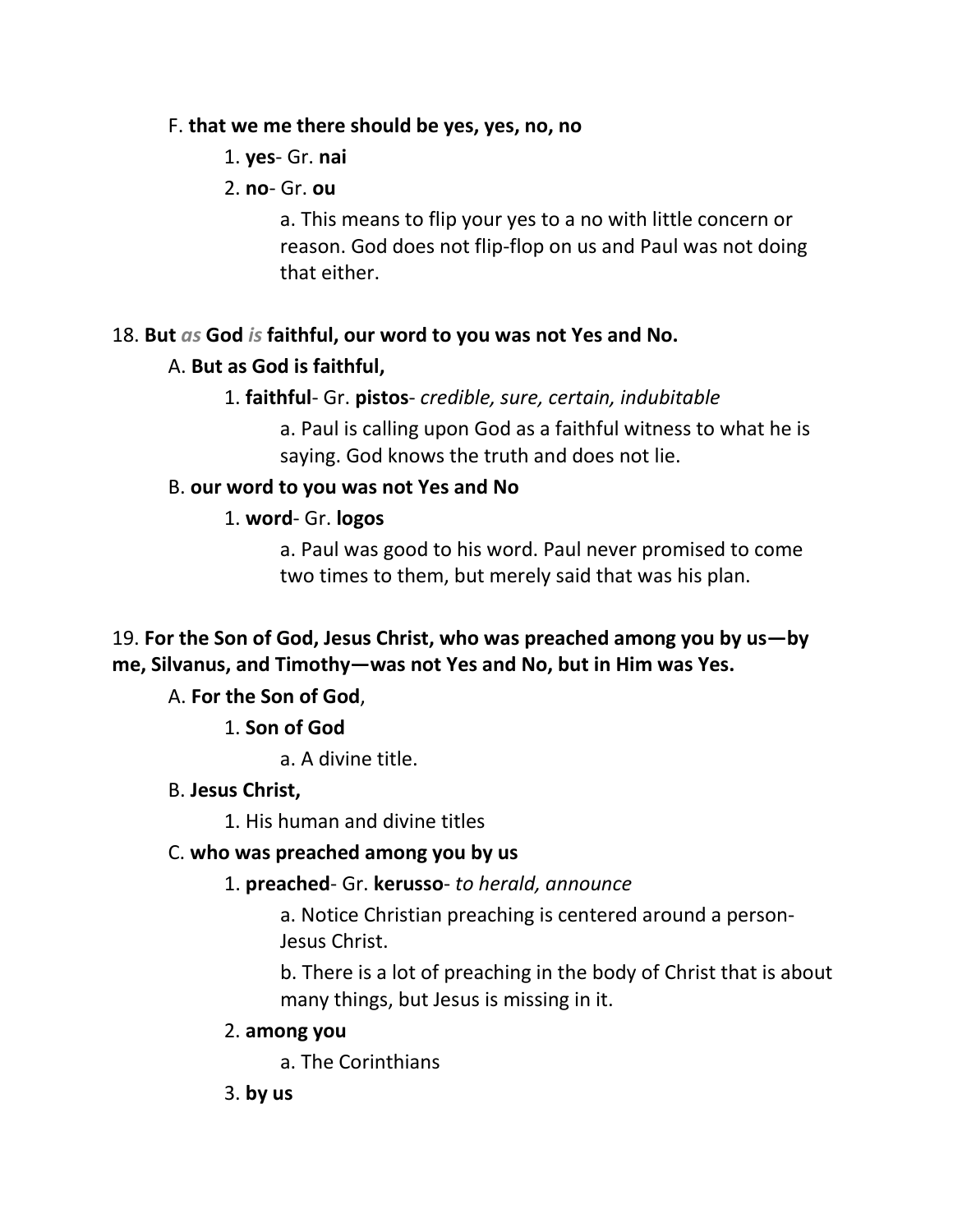### a. Paul and his team.

### D. **by me**,

1. Paul

# E. **Silvanus**- means *of the woods. or woody*

1. Wood is a type of the flesh or what is natural.

2. The gospel is preached by both carnal and spiritual preachers. The meaning of his name does not imply that Silas was carnal by any means however.

3. Paul brings out in Philippians some preach Christ out of envy and selfish-ambition. This speaks of carnal preachers.

# F. **and Timothy**- means *one who honors God*

# G. **was not Yes and No,**

1. The ministry of Paul and his partners did not send mix signals.

2. Jesus is fixed and not changeable. Heb\_13:8

# H. **but in Him was Yes**

1. The New Covenant through Christ is rooted in positivity. The gospel is GOOD NEWS.

20. **For all the promises of God in Him** *are* **Yes, and in Him Amen, to the glory of God through us.**

# A. **For all the promises of God in Him are Yes**,

# 1. **promises**- Gr. **epaggelia**- *to pronounce upon*

a. The Old Covenant was based upon commands to be performed. The New Covenant is based upon promises to be believed.

b. It is by the promises found in the New Covenant that we can partake of the divine nature. 2 Pet. 1:3

# 2. **in Him**

a. There are no promises from God directly from Him to you. They are all in Christ and to Christ. By being in Christ you share them with Christ.

# 3. **Yes**- Gr. **nai**

a. They are always YES, because the promises are based upon perfect righteousness that Jesus obtained as us and for us. If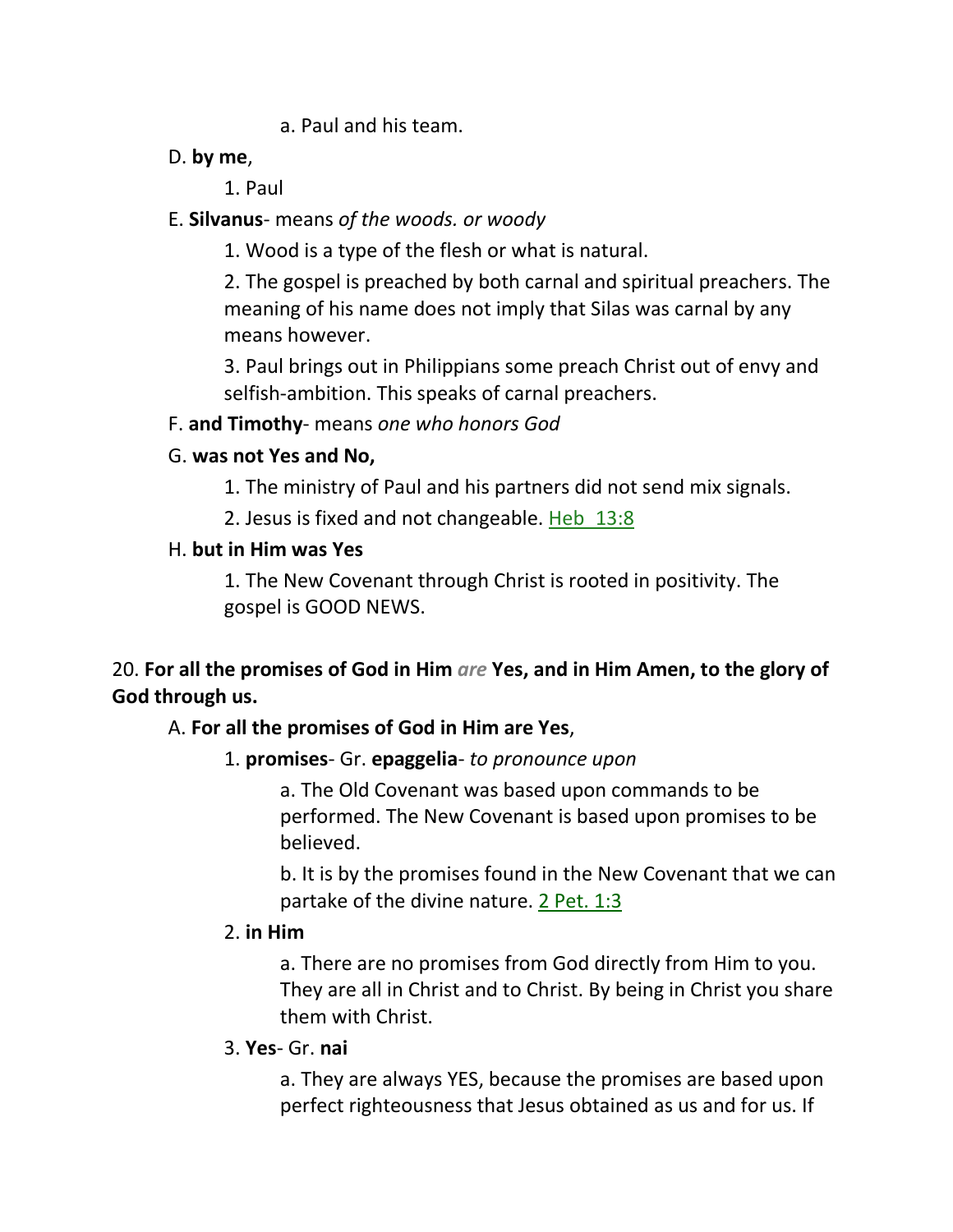they were based upon our own performance, they would be a NO.

#### B. **and in Him Amen**,

#### 1. **Amen**- Gr. **amen**- *so be it, it is so*

a. We need to add the "amen of faith". We need to accept each promise with an amen which means it is so, so be it.

#### C. **to the glory of God through us**

#### 1. **glory**- Gr. **doxa**

a. The promises are based upon Christ and His righteousness. When the promises are fulfilled in and to us by faith then the Lord gets the glory for it.

## 2. **through us**

a. We have a part to play in receiving the promises of God. They are not always automatic. We receive them by faith. When we do this bring glory to God.

# 21. **Now He who establishes us with you in Christ and has anointed us** *is* **God,**

# A. **establishes**- Gr. **bebaioo**- *to make firm, establish, confirm, make sure*

1. God establishes us in Christ through His promises. We have a part to play however in being established in Christ. We need to add faith to God's promises. This will cause us to be established in Christ.

2. We are also established through revelation. Rom 16:25

# B. **us with you**

1. The Corinthians and Paul are not better or separate from the other. We were one in Christ. We in turn are no better or worse than any other Christian. We are all one.

# C. **in Christ**- means *the Anointed One*

# D. **anointed**- Gr. **chrio**

1. We are anointed in the Anointed One. We are called Christians*little christ's- anointed ones.*

2. We have an anointing from the Holy One. 1Jn 2:20

# 22. **who also has sealed us and given us the Spirit in our hearts as a guarantee.**

A. **sealed**- Gr. **sphragizo**- *to set a seal upon, mark with a seal, for security, in*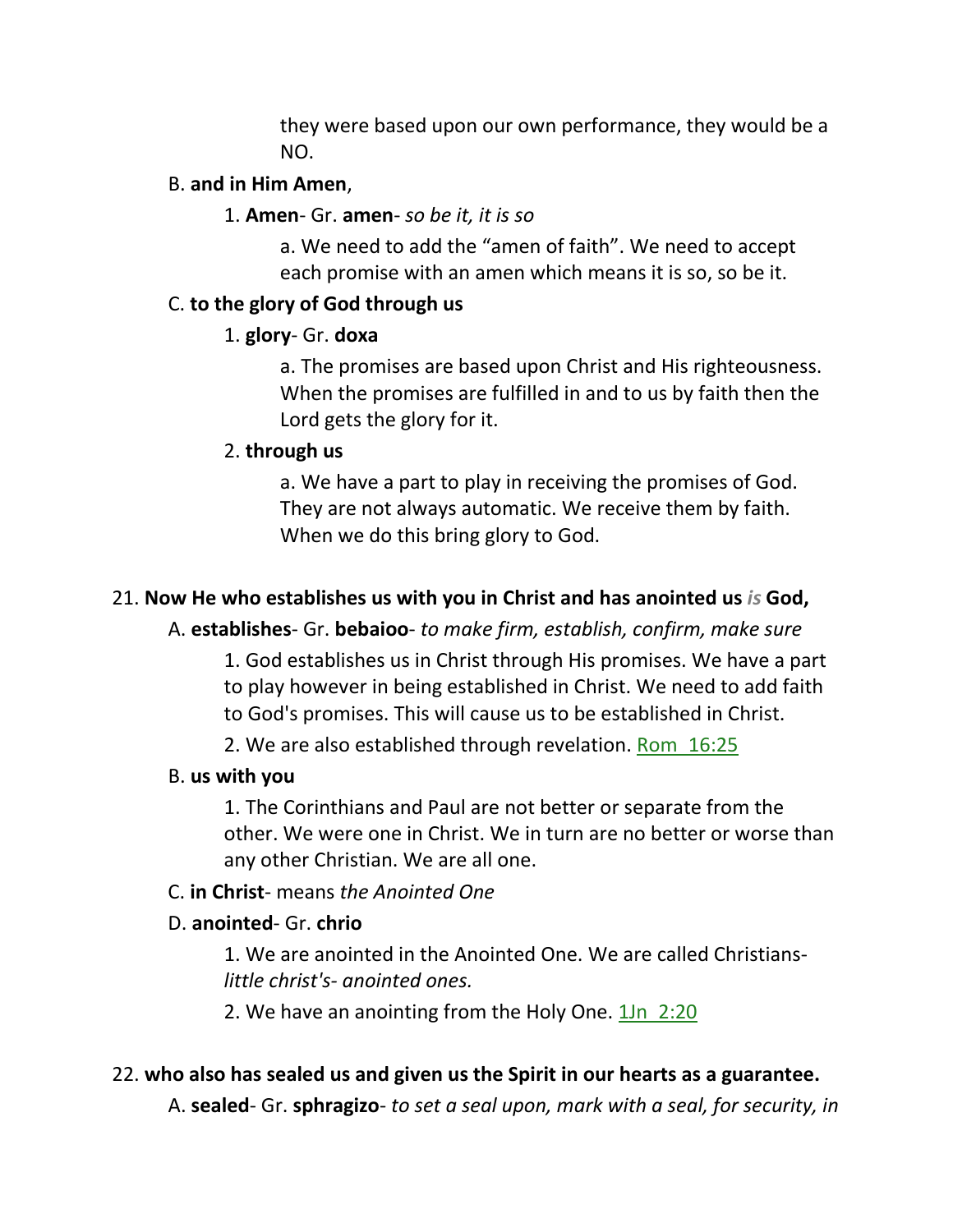*order to mark a person or a thing, in order to prove, confirm, or attest a thing, to confirm authenticate, place beyond doubt*

1. The seal of the Spirit is for spiritual protection, to mark us as being owned by God, and for authentication as being truly born of God beyond all doubt.

2. This seal makes sure our born-again spirit is not contaminated by sin after we have been born again.

3. *F.F. Bruce, in his commentary on Ephesians, gives us a good insight into Paul's usage here when he states, "An owner seals his property with his signet to mark it as his; if at a later time he comes to claim it and his right to it is questioned, his seal is sufficient evidence and puts an end to such questioning. So, the fact that believers are endowed with the Spirit is the token that they belong in a special sense to God...Other seals, literal or figurative (like circumcision, the seal of the covenant with Abraham), were affixed externally; the seal of the New Covenant is imprinted in the believing heart.*"

4. *Not only can we look at this sealing as a proof of ownership, but it is also a means of preservation. In the same way that people seal fruit in jars with airtight seals to make preserves, so our born-again spirits have been sealed with the Holy Spirit to prevent contamination from the flesh*. -Andrew Wommack Commentary

#### B. **given**- Gr. **didomi**

1. The Spirit is a gift from God not what is earned or deserved by us. Acts 2:38

#### C. **Spirit**- Gr. **pneuma**

1. We are joined to the Lord and are one Spirit with Him. 1 Cor. 6:17

#### D. **hearts**- Gr. **kardia**

1. This is our spiritual heart- our born-again spirit.

#### E. **guarantee**- Gr. **arrhabon**- *a pledge, earnest, deposit; guarantee*

1. The Holy Spirit is the down payment on us. He will return and redeem us fully at His second coming. Eph\_1:14

23. **Moreover I call God as witness against my soul, that to spare you I came no more to Corinth.**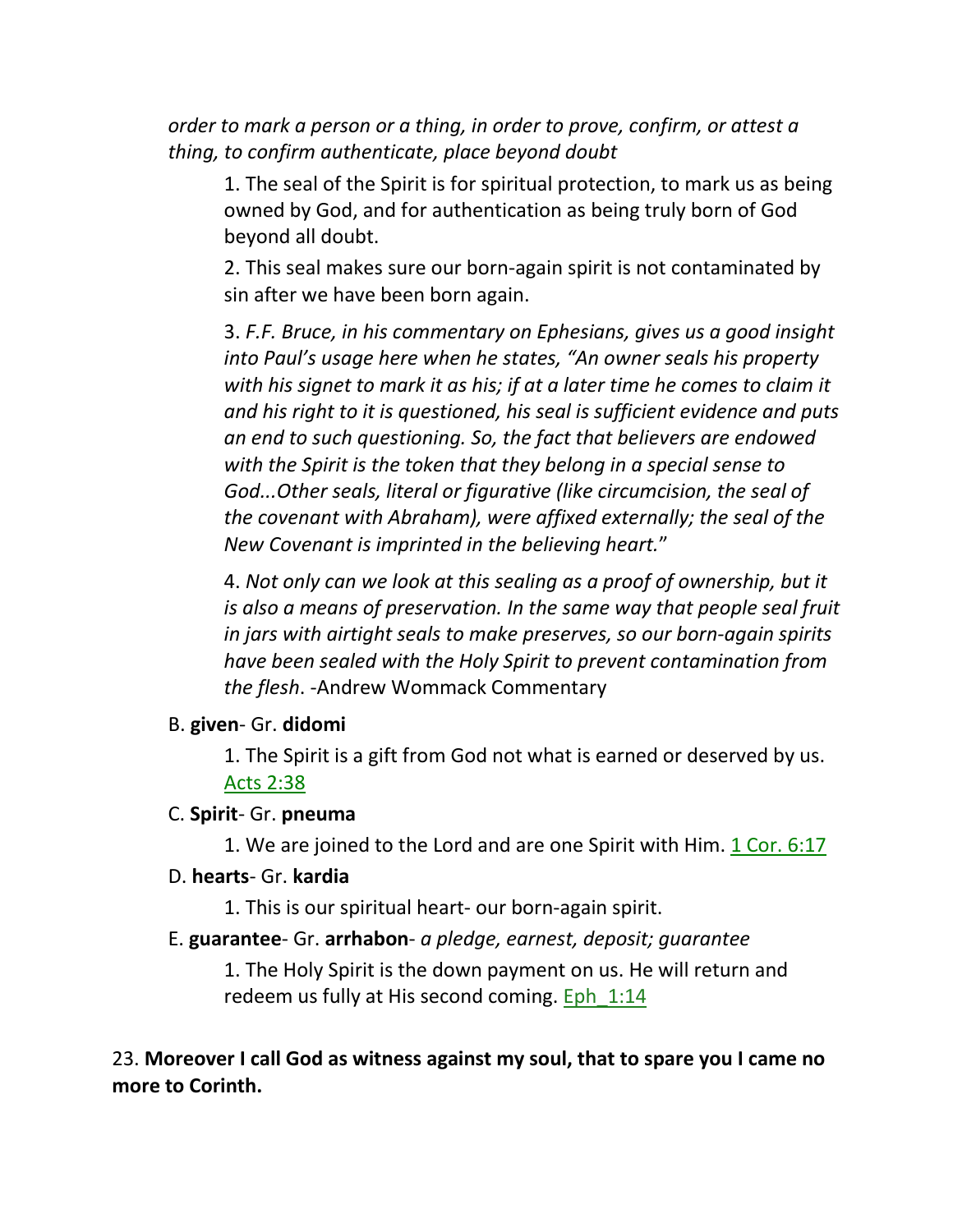#### A. **Moreover I call God as witness against my soul**,

1. **call**- Gr. **kaleo**

### 2. **witness**- Gr. **martus**

a. You need to be really sure of yourself if you are going to call on God to be a witness over what is in your soul.

## 3. **soul-** Gr. **psuche**

a. This is the soulish part of the heart. Hidden selfish motives hide within the soulish part of our heart.

## B. **that to spare you I came no more to Corinth**

## 1. **spare**- Gr. **pheidomai**- *to spare, in respect of hard dealing*

a. Paul wanted to give them some space to repent. Jesus does this as well. Rev. 2:21

b. *In this case, Paul wanted to make it clear that his decision to cancel his second visit to Corinth had been made out of consideration for the spiritual welfare of the Corinthians. He hadn't made the decision for selfish reasons, as his opponents had claimed (2Co\_1:17). His motive had been to spare the Corinthians the sorrow that another visit would produce. Apparently, Paul wanted to give the Corinthians time to resolve some of the problems that had surfaced on his last visit. -Life Application Commentary*

c. Paul sent Titus instead of him coming personally. Titus was Paul's trouble shooter.

- 2. **came** Gr. **erchomai**
- 3. **no more** Gr. **ouketi** *not yet*

24. **Not that we have dominion over your faith, but are fellow workers for your joy; for by faith you stand.**

# A. **Not that we have dominion over your faith**,

1. **dominion**- Gr. **kurieuo**- *to exercise lordship or rulership over*

a. Christian ministers are not to be lords over God's heritage, but examples to the flock. 1Pe\_5:3

- 2. **faith** Gr. **pistis** *firm persuasion*
	- a. Jesus is the Lord over our faith.